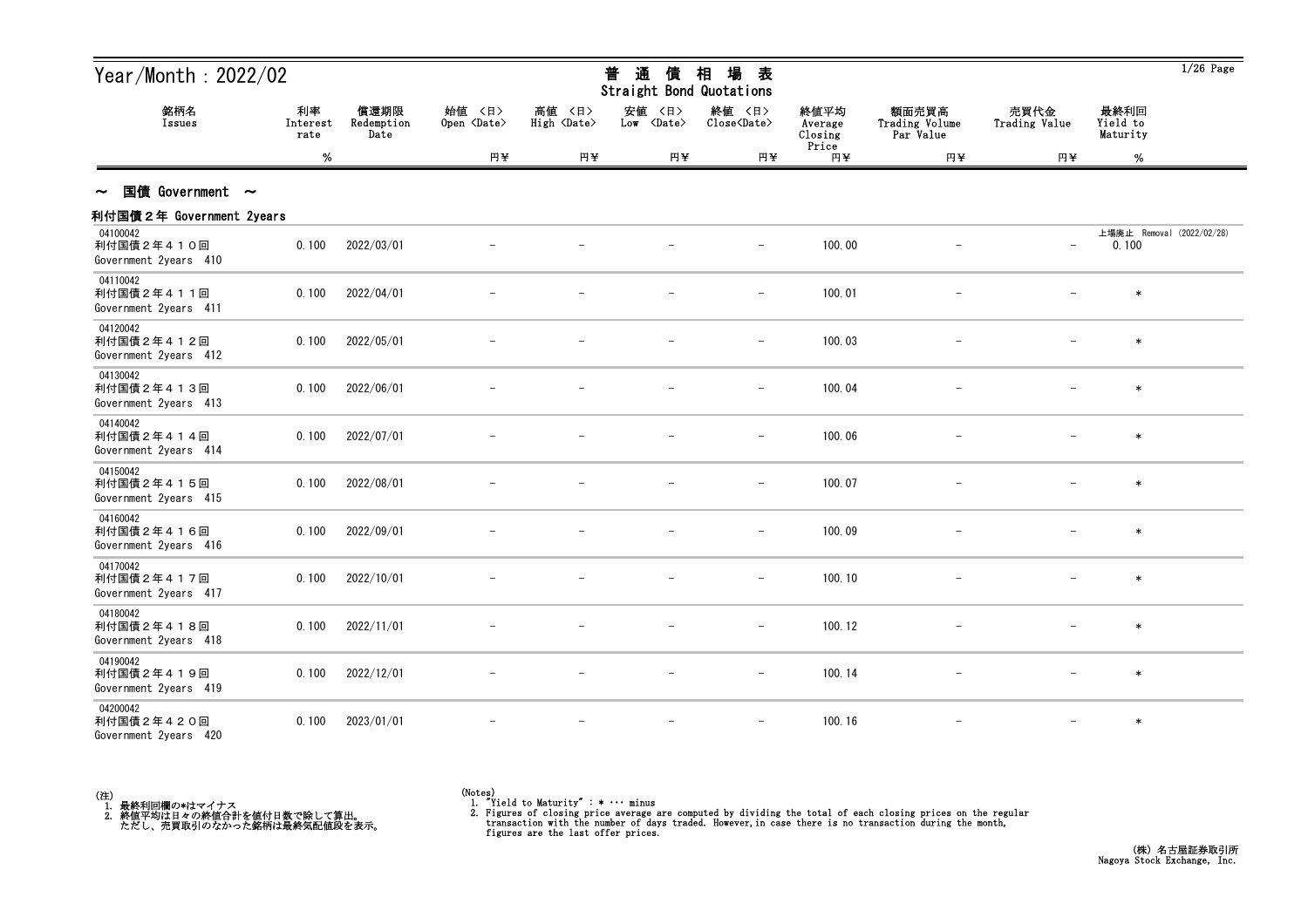| Year/Month: 2022/02                             |                        |                            |                              |                              | 通<br>普<br>債<br>Straight Bond Quotations | 場<br>相<br>表                   |                            |                                      |                          |                              | $2/26$ Page |
|-------------------------------------------------|------------------------|----------------------------|------------------------------|------------------------------|-----------------------------------------|-------------------------------|----------------------------|--------------------------------------|--------------------------|------------------------------|-------------|
| 銘柄名<br>Issues                                   | 利率<br>Interest<br>rate | 償還期限<br>Redemption<br>Date | 始値 〈日〉<br>Open <date></date> | 高値 〈日〉<br>High <date></date> | 安値<br>〈日〉<br>Low <date></date>          | 終値 〈日〉<br>Close <date></date> | 終値平均<br>Average<br>Closing | 額面売買高<br>Trading Volume<br>Par Value | 売買代金<br>Trading Value    | 最終利回<br>Yield to<br>Maturity |             |
|                                                 | $\%$                   |                            | 円半                           | 円半                           | 円半                                      | 円半                            | Price<br>円半                | 円半                                   | 円半                       | $\%$                         |             |
| 04210042<br>利付国債2年421回<br>Government 2years 421 | 0.100                  | 2023/02/01                 |                              |                              |                                         |                               | 100.17                     |                                      |                          | $\ast$                       |             |
| 04220042<br>利付国債2年422回<br>Government 2years 422 | 0.100                  | 2023/03/01                 |                              |                              |                                         | $\qquad \qquad -$             | 100.17                     | $\overline{\phantom{m}}$             |                          | $\ast$                       |             |
| 04230042<br>利付国債2年423回<br>Government 2years 423 | 0.005                  | 2023/04/01                 |                              |                              |                                         | $\overline{\phantom{m}}$      | 100.07                     |                                      |                          | $\ast$                       |             |
| 04240042<br>利付国債2年424回<br>Government 2years 424 | 0.005                  | 2023/05/01                 |                              |                              |                                         | $\overline{\phantom{a}}$      | 100.08                     |                                      |                          | $\ast$                       |             |
| 04250042<br>利付国債2年425回<br>Government 2years 425 | 0.005                  | 2023/06/01                 |                              |                              |                                         | $\overline{\phantom{m}}$      | 100.08                     |                                      |                          | $\ast$                       |             |
| 04260042<br>利付国債2年426回<br>Government 2years 426 | 0.005                  | 2023/07/01                 |                              |                              |                                         | $\overline{\phantom{m}}$      | 100.08                     | $\overline{\phantom{m}}$             |                          | $\ast$                       |             |
| 04270042<br>利付国債2年427回<br>Government 2years 427 | 0.005                  | 2023/08/01                 |                              |                              |                                         | $\overline{\phantom{a}}$      | 100.08                     |                                      |                          | $\ast$                       |             |
| 04280042<br>利付国債2年428回<br>Government 2years 428 | 0.005                  | 2023/09/01                 |                              |                              |                                         | $\overline{\phantom{m}}$      | 100.08                     |                                      |                          | $\ast$                       |             |
| 04290042<br>利付国債2年429回<br>Government 2years 429 | 0.005                  | 2023/10/01                 |                              |                              |                                         |                               | 100.08                     |                                      |                          | $\ast$                       |             |
| 04300042<br>利付国債2年430回<br>Government 2years 430 | 0.005                  | 2023/11/01                 |                              |                              | $\overline{\phantom{m}}$                | $\overline{\phantom{m}}$      | 100.08                     |                                      | $\overline{\phantom{m}}$ | $\ast$                       |             |
| 04310042<br>利付国債2年431回<br>Government 2years 431 | 0.005                  | 2023/12/01                 | $\overline{\phantom{m}}$     | $\overline{\phantom{m}}$     | $\overline{\phantom{m}}$                | $-$                           | 100.07                     | $-$                                  | $-$                      | $\ast$                       |             |
| 04320042<br>利付国債2年432回<br>Government 2years 432 | 0.005                  | 2024/01/01                 |                              | $\overline{\phantom{m}}$     | $\overline{\phantom{m}}$                | $\overline{\phantom{m}}$      | 100.07                     | $-$                                  | $-$                      | $\ast$                       |             |



<sup>(</sup>Notes) 1. "Yield to Maturity" : \* ・・・ minus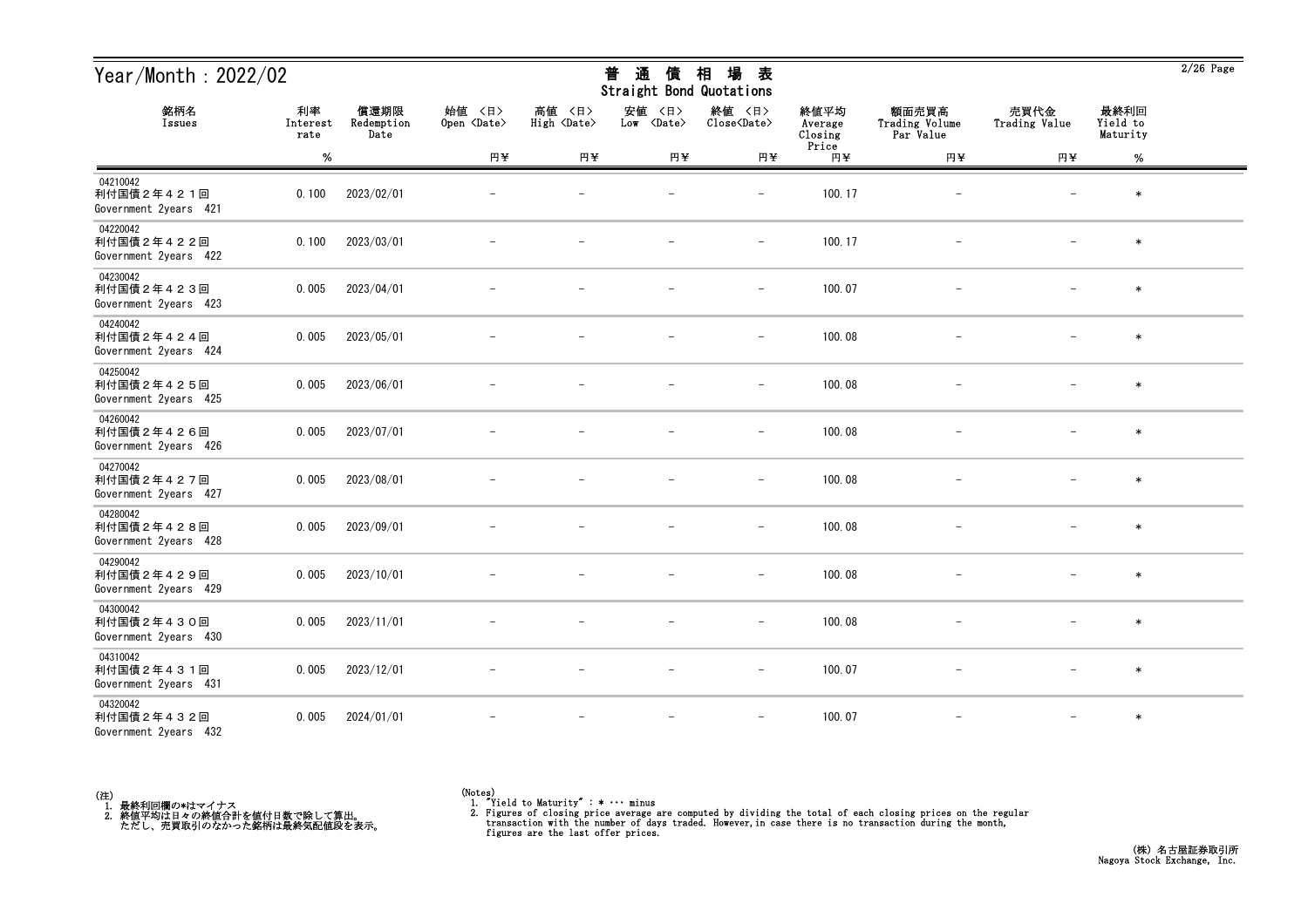| Year/Month: 2022/02                             |                        |                            |                              |                              | 普<br>通<br>債<br>Straight Bond Quotations | 場<br>相<br>表                   |                                     |                                      |                          |                              | $3/26$ Page |
|-------------------------------------------------|------------------------|----------------------------|------------------------------|------------------------------|-----------------------------------------|-------------------------------|-------------------------------------|--------------------------------------|--------------------------|------------------------------|-------------|
| 銘柄名<br>Issues                                   | 利率<br>Interest<br>rate | 償還期限<br>Redemption<br>Date | 始値 〈日〉<br>Open <date></date> | 高値 〈日〉<br>High <date></date> | 安値 〈日〉<br>Low <date></date>             | 終値 〈日〉<br>Close <date></date> | 終値平均<br>Average<br>Closing<br>Price | 額面売買高<br>Trading Volume<br>Par Value | 売買代金<br>Trading Value    | 最終利回<br>Yield to<br>Maturity |             |
|                                                 | %                      |                            | 円半                           | 円半                           | 円半                                      | 円半                            | 円半                                  | 円半                                   | 円半                       | $\%$                         |             |
| 04330042<br>利付国債2年433回<br>Government 2years 433 | 0.005                  | 2024/02/01                 |                              |                              |                                         | $\overline{\phantom{a}}$      | 100.06                              | $\overline{\phantom{m}}$             |                          | $\ast$                       |             |
| 利付国債5年 Government 5years                        |                        |                            |                              |                              |                                         |                               |                                     |                                      |                          |                              |             |
| 01310045<br>利付国債5年131回<br>Government 5years 131 | 0.100                  | 2022/03/20                 |                              |                              |                                         |                               | 100.01                              |                                      |                          | $\ast$                       |             |
| 01320045<br>利付国債5年132回<br>Government 5years 132 | 0.100                  | 2022/06/20                 |                              |                              |                                         | $\overline{\phantom{m}}$      | 100.05                              |                                      |                          | $\ast$                       |             |
| 01330045<br>利付国債5年133回<br>Government 5years 133 | 0.100                  | 2022/09/20                 |                              |                              |                                         | $\overline{\phantom{a}}$      | 100.09                              |                                      | $\overline{\phantom{m}}$ | $\ast$                       |             |
| 01340045<br>利付国債5年134回<br>Government 5years 134 | 0.100                  | 2022/12/20                 |                              |                              |                                         | $\overline{\phantom{m}}$      | 100.14                              |                                      | $\overline{\phantom{m}}$ | $\ast$                       |             |
| 01350045<br>利付国債5年135回<br>Government 5years 135 | 0.100                  | 2023/03/20                 |                              |                              |                                         | $\overline{\phantom{0}}$      | 100.17                              |                                      |                          | $\ast$                       |             |
| 01360045<br>利付国債5年136回<br>Government 5years 136 | 0.100                  | 2023/06/20                 |                              |                              |                                         | $\overline{\phantom{a}}$      | 100.21                              |                                      |                          | $\ast$                       |             |
| 01370045<br>利付国債5年137回<br>Government 5years 137 | 0.100                  | 2023/09/20                 |                              |                              |                                         | $\overline{\phantom{m}}$      | 100.23                              |                                      |                          | $\ast$                       |             |
| 01380045<br>利付国債5年138回<br>Government 5years 138 | 0.100                  | 2023/12/20                 |                              |                              |                                         | $\overline{\phantom{m}}$      | 100.25                              |                                      | $\qquad \qquad -$        | $\ast$                       |             |
| 01390045<br>利付国債5年139回<br>Government 5years 139 | 0.100                  | 2024/03/20                 |                              |                              |                                         |                               | 100.26                              |                                      |                          | $\ast$                       |             |
| 01400045<br>利付国債5年140回<br>Government 5years 140 | 0.100                  | 2024/06/20                 |                              |                              |                                         | $\overline{\phantom{m}}$      | 100.27                              | $\qquad \qquad -$                    | $\qquad \qquad -$        | $\ast$                       |             |
| 01410045<br>利付国債5年141回<br>Government 5years 141 | 0.100                  | 2024/09/20                 |                              |                              |                                         | $\overline{\phantom{a}}$      | 100.29                              |                                      | $\qquad \qquad -$        | $\ast$                       |             |



<sup>(</sup>Notes) 1. "Yield to Maturity" : \* ・・・ minus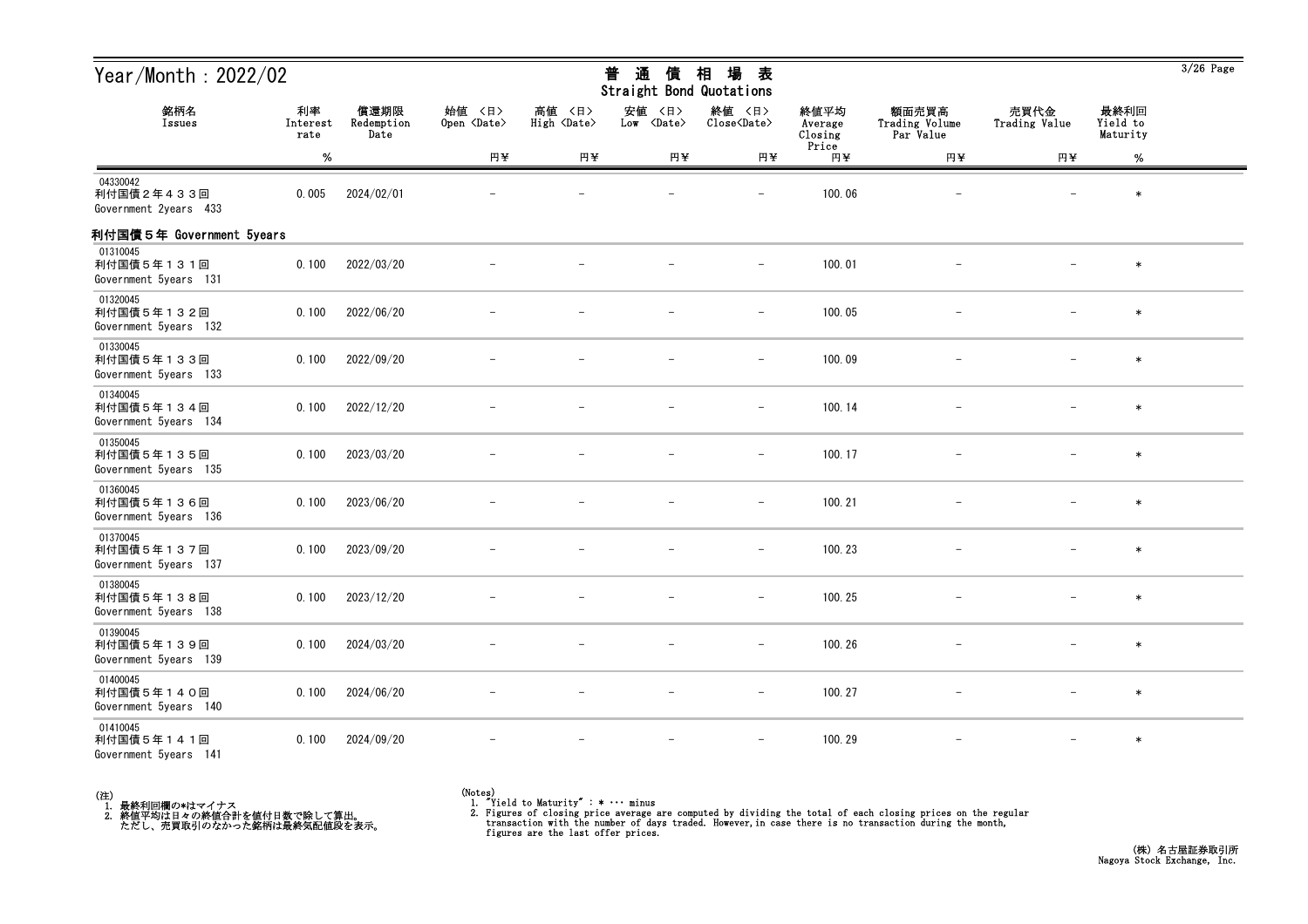| Year/Month : 2022/02<br>銘柄名<br>利率<br>Issues<br>Interest<br>rate |       |                            | 場<br>普<br>通<br>相<br>債<br>表<br>Straight Bond Quotations |                              |                             |                               |                                     |                                      |                          | 4/26 Page                    |  |
|-----------------------------------------------------------------|-------|----------------------------|--------------------------------------------------------|------------------------------|-----------------------------|-------------------------------|-------------------------------------|--------------------------------------|--------------------------|------------------------------|--|
|                                                                 |       | 償還期限<br>Redemption<br>Date | 始值 〈日〉<br>Open <date></date>                           | 高値 〈日〉<br>High <date></date> | 安値 〈日〉<br>Low <date></date> | 終値 〈日〉<br>Close <date></date> | 終値平均<br>Average<br>Closing<br>Price | 額面売買高<br>Trading Volume<br>Par Value | 売買代金<br>Trading Value    | 最終利回<br>Yield to<br>Maturity |  |
|                                                                 | $\%$  |                            | 円半                                                     | 円半                           | 円半                          | 円半                            | 円半                                  | 円半                                   | 円半                       | $\%$                         |  |
| 01420045<br>利付国債5年142回<br>Government 5years 142                 | 0.100 | 2024/12/20                 |                                                        |                              | -                           | $\overline{\phantom{m}}$      | 100.30                              |                                      | $\overline{\phantom{m}}$ | $\ast$                       |  |
| 01430045<br>利付国債5年143回<br>Government 5years 143                 | 0.100 | 2025/03/20                 |                                                        |                              |                             | $\overline{\phantom{0}}$      | 100.32                              |                                      |                          | $\ast$                       |  |
| 01440045<br>利付国債5年144回<br>Government 5years 144                 | 0.100 | 2025/06/20                 |                                                        |                              |                             |                               | 100.33                              |                                      |                          |                              |  |
| 01450045<br>利付国債5年145回<br>Government 5years 145                 | 0.100 | 2025/09/20                 |                                                        |                              | -                           | $\overline{\phantom{m}}$      | 100.33                              |                                      | $\qquad \qquad -$        | 0.007                        |  |
| 01460045<br>利付国債5年146回<br>Government 5years 146                 | 0.100 | 2025/12/20                 |                                                        |                              |                             | $\overline{\phantom{m}}$      | 100.36                              |                                      | $\qquad \qquad -$        | 0.005                        |  |
| 01470045<br>利付国債5年147回<br>Government 5years 147                 | 0.005 | 2026/03/20                 |                                                        |                              |                             |                               | 99.97                               |                                      | $\qquad \qquad -$        | 0.012                        |  |
| 01480045<br>利付国債5年148回<br>Government 5years 148                 | 0.005 | 2026/06/20                 |                                                        |                              |                             |                               | 99.95                               |                                      | $\qquad \qquad -$        | 0.016                        |  |
| 01490045<br>利付国債5年149回<br>Government 5years 149                 | 0.005 | 2026/09/20                 |                                                        |                              | -                           | $\overline{\phantom{m}}$      | 99.93                               | $\overline{\phantom{m}}$             | $\overline{\phantom{a}}$ | 0.020                        |  |
| 01500045<br>利付国債5年150回<br>Government 5years 150                 | 0.005 | 2026/12/20                 |                                                        |                              | -                           | $\overline{\phantom{m}}$      | 99.87                               |                                      | $\overline{\phantom{0}}$ | 0.032                        |  |
| 利付国債10年 Government 10years                                      |       |                            |                                                        |                              |                             |                               |                                     |                                      |                          |                              |  |
| 03210067<br>利付国債10年321回<br>Government 10years 321               | 1.000 | 2022/03/20                 |                                                        |                              |                             | $\overline{\phantom{m}}$      | 100.06                              |                                      |                          | $\ast$                       |  |
| 03220067<br>利付国債10年322回<br>Government 10years 322               | 0.900 | 2022/03/20                 |                                                        |                              |                             |                               | 100.06                              |                                      | $\overline{\phantom{m}}$ | $\ast$                       |  |
| 03230067<br>利付国債10年323回<br>Government 10years 323               | 0.900 | 2022/06/20                 |                                                        |                              |                             | $\overline{\phantom{m}}$      | 100.30                              |                                      | $\overline{\phantom{0}}$ | $\ast$                       |  |



### (Notes) 1. "Yield to Maturity" : \* ・・・ minus

2. Figures of closing price average are computed by dividing the total of each closing prices on the regular transaction with the number of days traded. However, in case there is no transaction during the month, figures ar

 $\frac{1}{2}$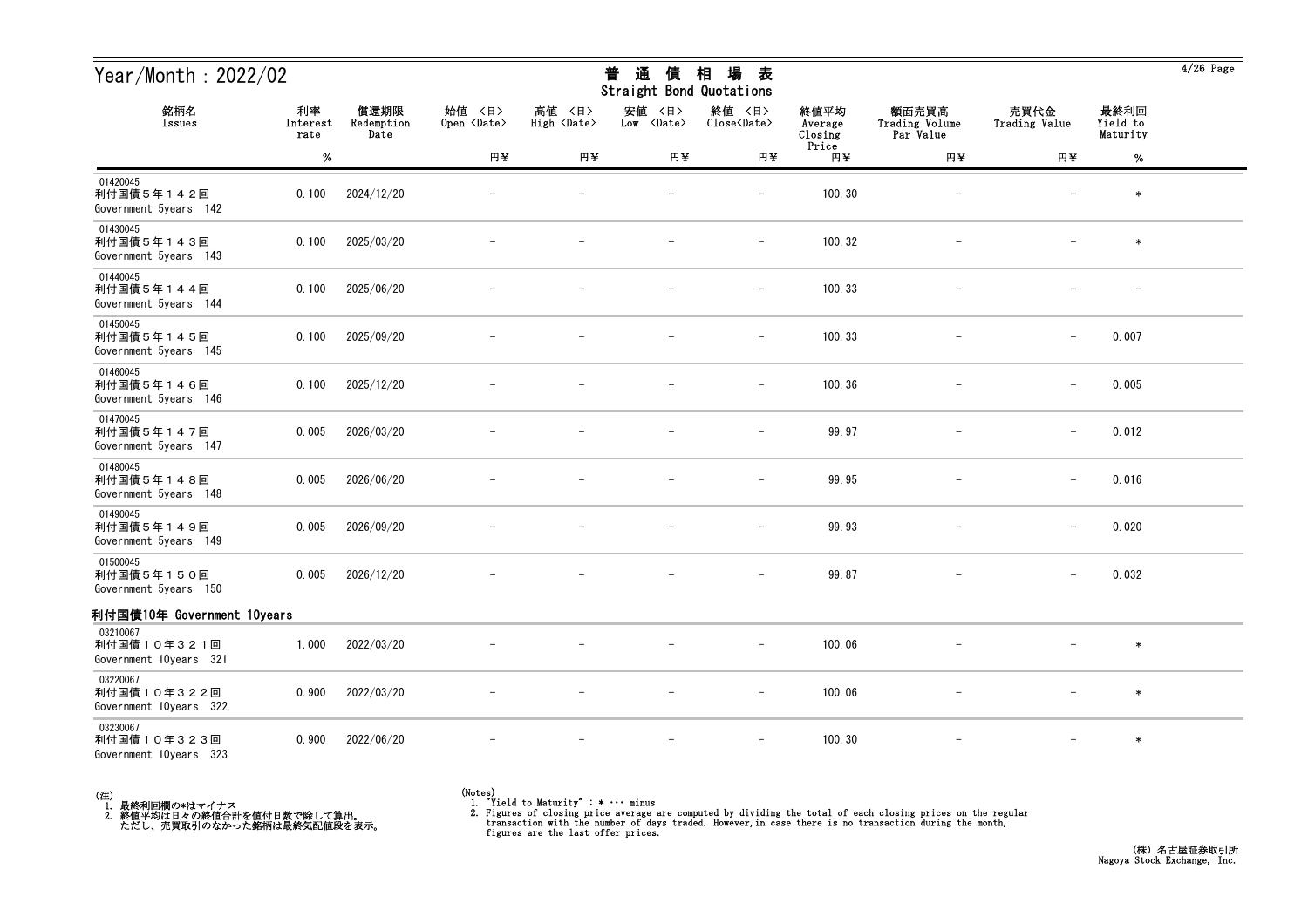| Year/Month: $2022/02$<br>銘柄名<br>利率<br>償還期限<br>Issues<br>Redemption<br>Interest |       | 通<br>相<br>場<br>普<br>債<br>表<br><b>Straight Bond Quotations</b> |                              |                                 |                                |                               |                            | $5/26$ Page                          |                          |                              |  |
|--------------------------------------------------------------------------------|-------|---------------------------------------------------------------|------------------------------|---------------------------------|--------------------------------|-------------------------------|----------------------------|--------------------------------------|--------------------------|------------------------------|--|
|                                                                                | rate  | Date                                                          | 始值 〈日〉<br>Open <date></date> | 高値<br>〈日〉<br>High <date></date> | 安値<br>〈日〉<br>Low <date></date> | 終値 〈日〉<br>Close <date></date> | 終値平均<br>Average<br>Closing | 額面売買高<br>Trading Volume<br>Par Value | 売買代金<br>Trading Value    | 最終利回<br>Yield to<br>Maturity |  |
|                                                                                | $\%$  |                                                               | 円半                           | 円半                              | 円半                             | 円半                            | Price<br>円半                | 円半                                   | 円半                       | $\%$                         |  |
| 03240067<br>利付国債10年324回<br>Government 10years 324                              | 0.800 | 2022/06/20                                                    |                              |                                 |                                | $\overline{\phantom{0}}$      | 100.27                     |                                      |                          | $\ast$                       |  |
| 03250067<br>利付国債10年325回<br>Government 10years 325                              | 0.800 | 2022/09/20                                                    |                              |                                 |                                | $\qquad \qquad -$             | 100.49                     |                                      |                          | $\ast$                       |  |
| 03260067<br>利付国債10年326回<br>Government 10years 326                              | 0.700 | 2022/12/20                                                    |                              |                                 |                                | $\overline{\phantom{m}}$      | 100.63                     |                                      |                          | $\ast$                       |  |
| 03270067<br>利付国債10年327回<br>Government 10years 327                              | 0.800 | 2022/12/20                                                    |                              |                                 |                                | $\overline{\phantom{m}}$      | 100.71                     |                                      |                          | $\ast$                       |  |
| 03280067<br>利付国債10年328回<br>Government 10years 328                              | 0.600 | 2023/03/20                                                    |                              |                                 |                                | $\qquad \qquad -$             | 100.70                     |                                      |                          | $\ast$                       |  |
| 03290067<br>利付国債10年329回<br>Government 10years 329                              | 0.800 | 2023/06/20                                                    |                              |                                 |                                | $\overline{\phantom{m}}$      | 101.13                     |                                      |                          | $\ast$                       |  |
| 03300067<br>利付国債10年330回<br>Government 10years 330                              | 0.800 | 2023/09/20                                                    |                              |                                 |                                | $\overline{\phantom{a}}$      | 101.32                     |                                      |                          | $\ast$                       |  |
| 03310067<br>利付国債10年331回<br>Government 10years 331                              | 0.600 | 2023/09/20                                                    |                              |                                 |                                |                               | 101.01                     |                                      |                          | $\ast$                       |  |
| 03320067<br>利付国債10年332回<br>Government 10years 332                              | 0.600 | 2023/12/20                                                    |                              |                                 |                                | $\overline{\phantom{0}}$      | 101.15                     |                                      |                          | $\ast$                       |  |
| 03330067<br>利付国債10年333回<br>Government 10years 333                              | 0.600 | 2024/03/20                                                    |                              |                                 |                                | $\qquad \qquad -$             | 101.29                     |                                      | $\overline{\phantom{m}}$ | $\ast$                       |  |
| 03340067<br>利付国債10年334回<br>Government 10years 334                              | 0.600 | 2024/06/20                                                    |                              |                                 | $\overline{\phantom{m}}$       | $ \,$                         | 101.43                     | $-$                                  | $-$                      | $\ast$                       |  |
| 03350067<br>利付国債10年335回<br>Government 10years 335                              | 0.500 | 2024/09/20                                                    |                              |                                 |                                |                               | 101.31                     |                                      |                          | $\ast$                       |  |



 $\overline{5/26}$  Page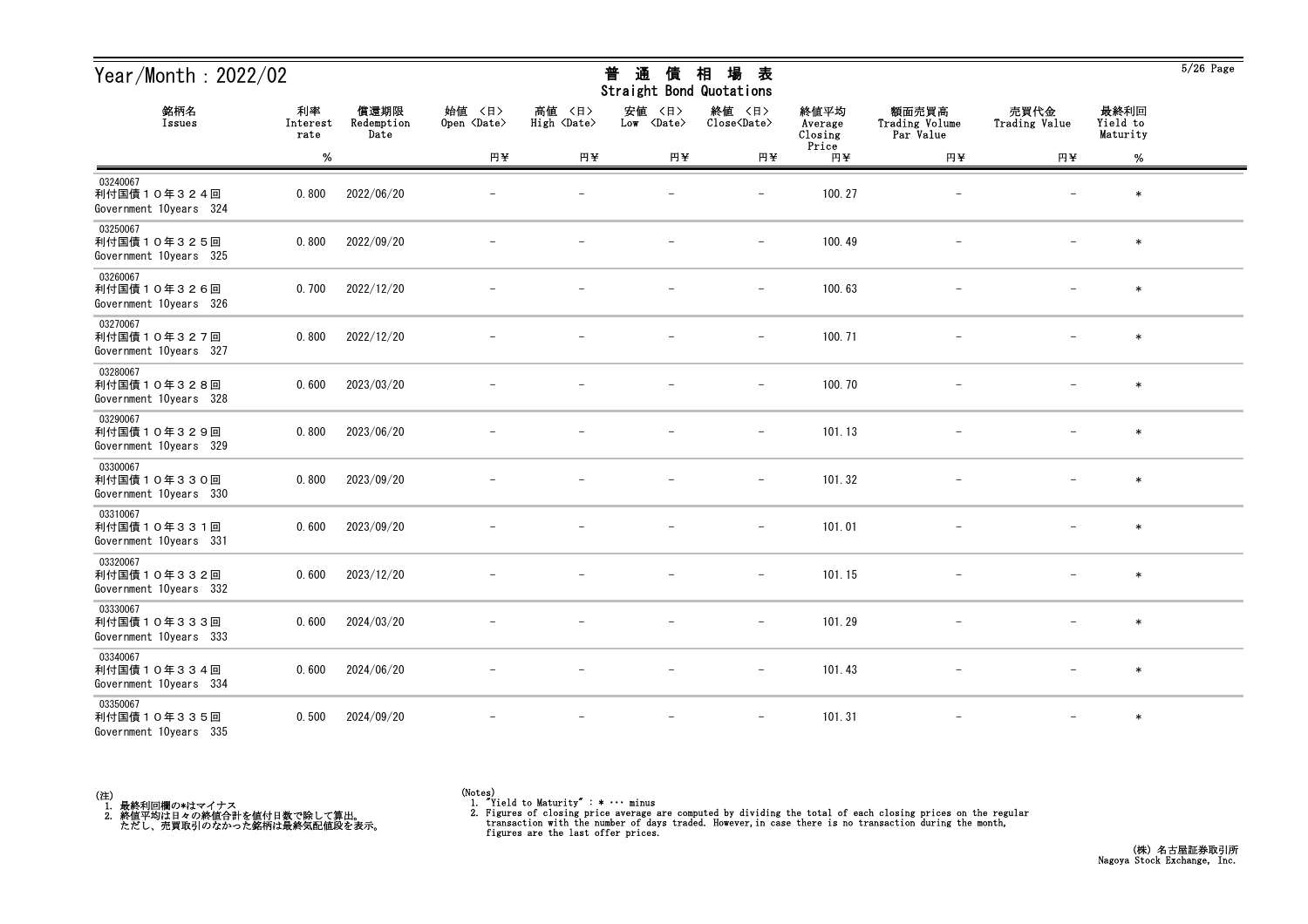|                                                   | Year/Month: $2022/02$<br>銘柄名<br>利率<br>償還期限 |                    | 通<br>相<br>場<br>普<br>債<br>表<br>Straight Bond Quotations |                                 |                                |                               |                            |                                      |                          | $6/26$ Page                  |  |
|---------------------------------------------------|--------------------------------------------|--------------------|--------------------------------------------------------|---------------------------------|--------------------------------|-------------------------------|----------------------------|--------------------------------------|--------------------------|------------------------------|--|
| Issues                                            | Interest<br>rate                           | Redemption<br>Date | 始值 〈日〉<br>Open <date></date>                           | 高値<br>〈日〉<br>High <date></date> | 安値<br>〈日〉<br>Low <date></date> | 終値 〈日〉<br>Close <date></date> | 終値平均<br>Average<br>Closing | 額面売買高<br>Trading Volume<br>Par Value | 売買代金<br>Trading Value    | 最終利回<br>Yield to<br>Maturity |  |
|                                                   | %                                          |                    | 円半                                                     | 円半                              | 円半                             | 円半                            | Price<br>円半                | 円半                                   | 円半                       | $\%$                         |  |
| 03360067<br>利付国債10年336回<br>Government 10years 336 | 0.500                                      | 2024/12/20         |                                                        |                                 |                                | $\overline{\phantom{0}}$      | 101.43                     |                                      |                          | $\ast$                       |  |
| 03370067<br>利付国債10年337回<br>Government 10years 337 | 0.300                                      | 2024/12/20         |                                                        |                                 |                                | $\qquad \qquad -$             | 100.87                     |                                      |                          | $\ast$                       |  |
| 03380067<br>利付国債10年338回<br>Government 10years 338 | 0.400                                      | 2025/03/20         |                                                        |                                 |                                | $\overline{\phantom{m}}$      | 101.24                     |                                      |                          | $\ast$                       |  |
| 03390067<br>利付国債10年339回<br>Government 10years 339 | 0.400                                      | 2025/06/20         |                                                        |                                 |                                | $\overline{\phantom{m}}$      | 101.30                     |                                      | $\overline{\phantom{m}}$ | 0.006                        |  |
| 03400067<br>利付国債10年340回<br>Government 10years 340 | 0.400                                      | 2025/09/20         |                                                        |                                 |                                | $\qquad \qquad -$             | 101.40                     |                                      | $\overline{\phantom{m}}$ | 0.006                        |  |
| 03410067<br>利付国債10年341回<br>Government 10years 341 | 0.300                                      | 2025/12/20         |                                                        |                                 |                                | $\overline{\phantom{m}}$      | 101.12                     |                                      | $\overline{\phantom{m}}$ | 0.005                        |  |
| 03420067<br>利付国債10年342回<br>Government 10years 342 | 0.100                                      | 2026/03/20         |                                                        |                                 |                                | $\overline{\phantom{a}}$      | 100.34                     |                                      | $\overline{\phantom{m}}$ | 0.016                        |  |
| 03430067<br>利付国債10年343回<br>Government 10years 343 | 0.100                                      | 2026/06/20         |                                                        |                                 |                                |                               | 100.36                     |                                      | $\overline{\phantom{m}}$ | 0.016                        |  |
| 03440067<br>利付国債10年344回<br>Government 10years 344 | 0.100                                      | 2026/09/20         |                                                        |                                 |                                | $\overline{\phantom{0}}$      | 100.36                     |                                      | $\overline{\phantom{m}}$ | 0.020                        |  |
| 03450067<br>利付国債10年345回<br>Government 10years 345 | 0.100                                      | 2026/12/20         |                                                        |                                 |                                | $\qquad \qquad -$             | 100.36                     |                                      | $\overline{\phantom{m}}$ | 0.024                        |  |
| 03460067<br>利付国債10年346回<br>Government 10years 346 | 0.100                                      | 2027/03/20         |                                                        |                                 | $\overline{\phantom{m}}$       | $-$                           | 100.35                     | $-$                                  | $\qquad \qquad -$        | 0.030                        |  |
| 03470067<br>利付国債10年347回<br>Government 10years 347 | 0.100                                      | 2027/06/20         |                                                        |                                 |                                |                               | 100.34                     |                                      |                          | 0.035                        |  |

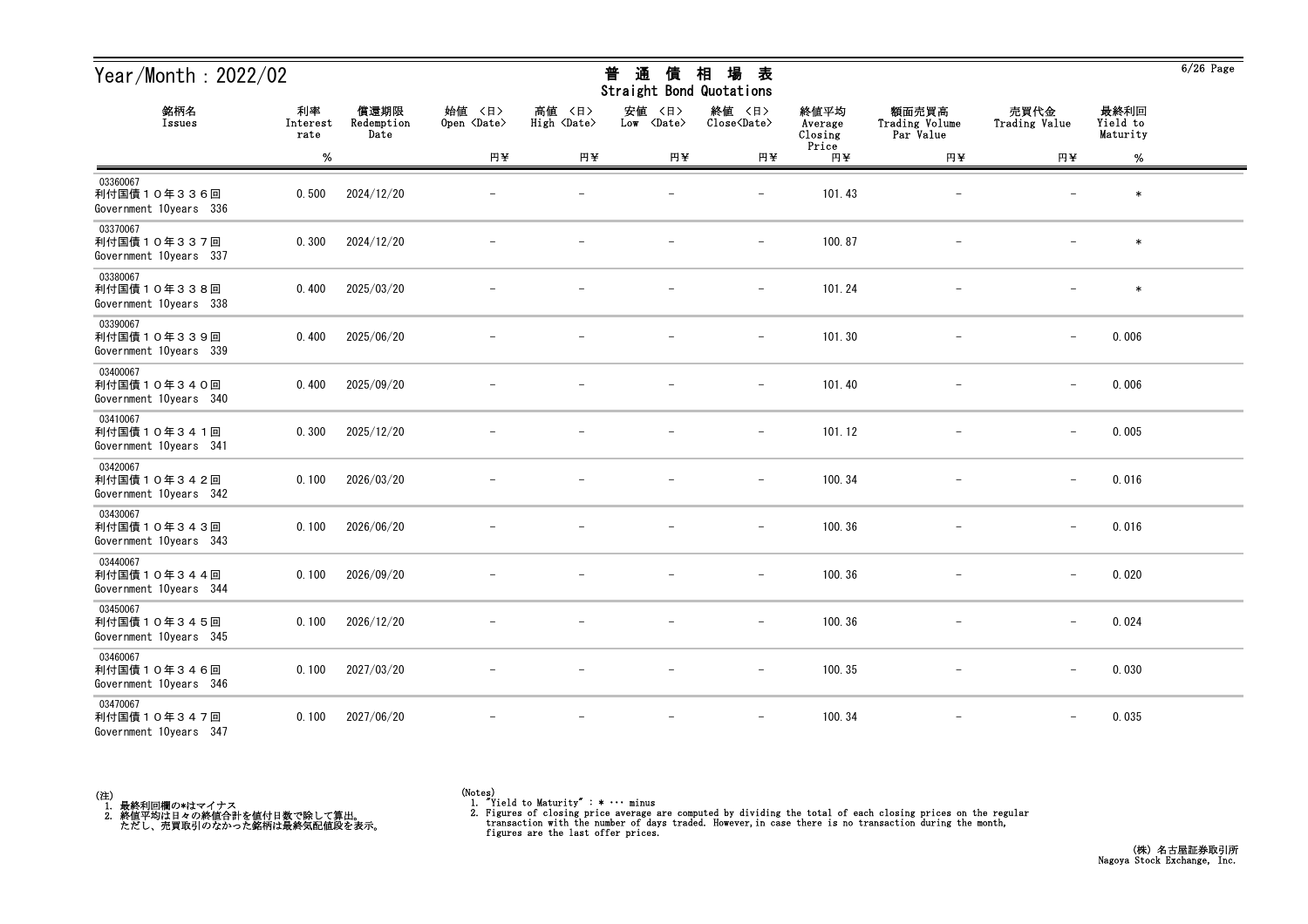|                                                   | Year/Month: $2022/02$<br>銘柄名<br>利率<br>償還期限 |                    | 通<br>相<br>場<br>普<br>債<br>表<br>Straight Bond Quotations |                                 |                                |                               |                            |                                      |                          | $7/26$ Page                  |  |
|---------------------------------------------------|--------------------------------------------|--------------------|--------------------------------------------------------|---------------------------------|--------------------------------|-------------------------------|----------------------------|--------------------------------------|--------------------------|------------------------------|--|
| Issues                                            | Interest<br>rate                           | Redemption<br>Date | 始值 〈日〉<br>Open <date></date>                           | 高値<br>〈日〉<br>High <date></date> | 安値<br>〈日〉<br>Low <date></date> | 終値 〈日〉<br>Close <date></date> | 終値平均<br>Average<br>Closing | 額面売買高<br>Trading Volume<br>Par Value | 売買代金<br>Trading Value    | 最終利回<br>Yield to<br>Maturity |  |
|                                                   | %                                          |                    | 円半                                                     | 円半                              | 円半                             | 円半                            | Price<br>円半                | 円半                                   | 円半                       | $\%$                         |  |
| 03480067<br>利付国債10年348回<br>Government 10years 348 | 0.100                                      | 2027/09/20         |                                                        |                                 |                                | $\overline{\phantom{0}}$      | 100.33                     |                                      | $\overline{\phantom{m}}$ | 0.040                        |  |
| 03490067<br>利付国債10年349回<br>Government 10years 349 | 0.100                                      | 2027/12/20         |                                                        |                                 |                                | $\qquad \qquad -$             | 100.31                     |                                      | $\overline{\phantom{m}}$ | 0.046                        |  |
| 03500067<br>利付国債10年350回<br>Government 10years 350 | 0.100                                      | 2028/03/20         |                                                        |                                 |                                | $\overline{\phantom{m}}$      | 100.30                     |                                      | $\overline{\phantom{m}}$ | 0.050                        |  |
| 03510067<br>利付国債10年351回<br>Government 10years 351 | 0.100                                      | 2028/06/20         |                                                        |                                 |                                | $\overline{\phantom{m}}$      | 100.28                     |                                      | $\qquad \qquad -$        | 0.055                        |  |
| 03520067<br>利付国債10年352回<br>Government 10years 352 | 0.100                                      | 2028/09/20         |                                                        |                                 |                                | $\qquad \qquad -$             | 100.26                     |                                      | $\overline{\phantom{m}}$ | 0.060                        |  |
| 03530067<br>利付国債10年353回<br>Government 10years 353 | 0.100                                      | 2028/12/20         |                                                        |                                 |                                | $\qquad \qquad -$             | 100.23                     |                                      | $\overline{\phantom{m}}$ | 0.066                        |  |
| 03540067<br>利付国債10年354回<br>Government 10years 354 | 0.100                                      | 2029/03/20         |                                                        |                                 |                                | $\overline{\phantom{a}}$      | 100.21                     |                                      | $\overline{\phantom{m}}$ | 0.070                        |  |
| 03550067<br>利付国債10年355回<br>Government 10years 355 | 0.100                                      | 2029/06/20         |                                                        |                                 |                                |                               | 100.10                     |                                      |                          | 0.086                        |  |
| 03560067<br>利付国債10年356回<br>Government 10years 356 | 0.100                                      | 2029/09/20         |                                                        |                                 |                                |                               | 100.03                     |                                      | $\overline{\phantom{m}}$ | 0.096                        |  |
| 03570067<br>利付国債10年357回<br>Government 10years 357 | 0.100                                      | 2029/12/20         |                                                        |                                 |                                | $\qquad \qquad -$             | 99.96                      |                                      | $\overline{\phantom{m}}$ | 0.105                        |  |
| 03580067<br>利付国債10年358回<br>Government 10years 358 | 0.100                                      | 2030/03/20         |                                                        |                                 | $\overline{\phantom{m}}$       | $-$                           | 99.90                      | $-$                                  | $\overline{\phantom{m}}$ | 0.112                        |  |
| 03590067<br>利付国債10年359回<br>Government 10years 359 | 0.100                                      | 2030/06/20         |                                                        |                                 |                                | $\overline{\phantom{a}}$      | 99.79                      |                                      |                          | 0.125                        |  |



<sup>(</sup>Notes) 1. "Yield to Maturity" : \* ・・・ minus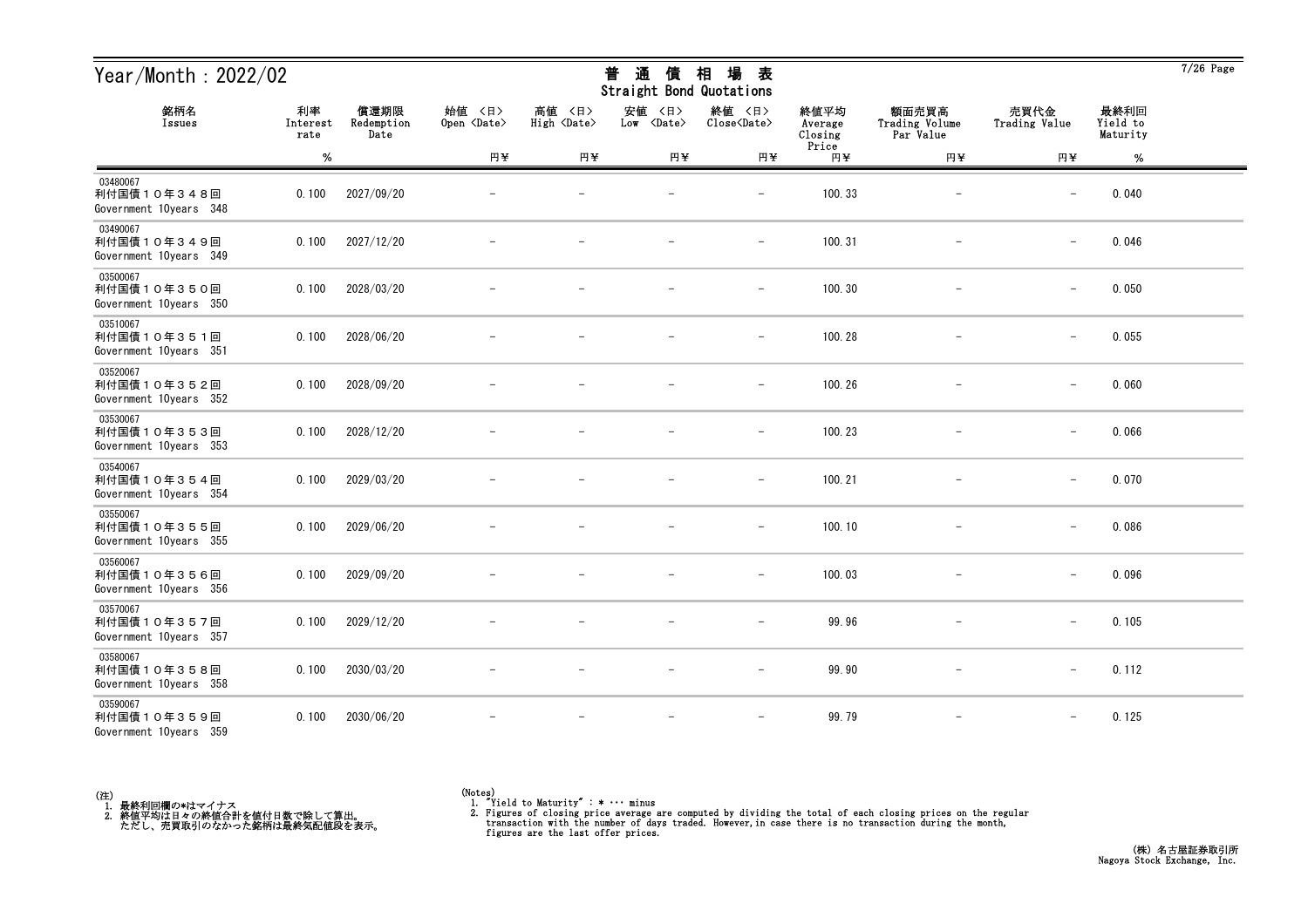| Year/Month : 2022/02                              |                        |                            |                              |                              | 普<br>通<br>債<br>Straight Bond Quotations | 相<br>場<br>表                   |                                     |                                      |                          |                              | 8/20 Page |
|---------------------------------------------------|------------------------|----------------------------|------------------------------|------------------------------|-----------------------------------------|-------------------------------|-------------------------------------|--------------------------------------|--------------------------|------------------------------|-----------|
| 銘柄名<br>Issues                                     | 利率<br>Interest<br>rate | 償還期限<br>Redemption<br>Date | 始値 〈日〉<br>Open <date></date> | 高値 〈日〉<br>High <date></date> | 安値 〈日〉<br>Low <date></date>             | 終値 〈日〉<br>Close <date></date> | 終値平均<br>Average<br>Closing<br>Price | 額面売買高<br>Trading Volume<br>Par Value | 売買代金<br>Trading Value    | 最終利回<br>Yield to<br>Maturity |           |
|                                                   | %                      |                            | 円半                           | 円半                           | 円半                                      | 円半                            | 円半                                  | 円半                                   | 円半                       | %                            |           |
| 03600067<br>利付国債10年360回<br>Government 10years 360 | 0.100                  | 2030/09/20                 |                              |                              |                                         | $\overline{\phantom{m}}$      | 99.70                               | $\overline{\phantom{m}}$             | $\overline{\phantom{m}}$ | 0.135                        |           |
| 03610067<br>利付国債10年361回<br>Government 10years 361 | 0.100                  | 2030/12/20                 |                              |                              |                                         | $\overline{\phantom{a}}$      | 99.56                               |                                      | $-$                      | 0.150                        |           |
| 03620067<br>利付国債10年362回<br>Government 10years 362 | 0.100                  | 2031/03/20                 |                              |                              |                                         |                               | 99.41                               |                                      | $\overline{\phantom{m}}$ | 0.166                        |           |
| 03630067<br>利付国債10年363回<br>Government 10years 363 | 0.100                  | 2031/06/20                 |                              |                              |                                         | $\overline{\phantom{a}}$      | 99.26                               |                                      | $\qquad \qquad -$        | 0.180                        |           |
| 03640067<br>利付国債10年364回<br>Government 10years 364 | 0.100                  | 2031/09/20                 |                              |                              |                                         | $\overline{\phantom{a}}$      | 99.10                               |                                      | $\overline{\phantom{m}}$ | 0.195                        |           |
| 03650067<br>利付国債10年365回<br>Government 10years 365 | 0.100                  | 2031/12/20                 |                              |                              |                                         |                               | 98.98                               |                                      | $-$                      | 0.206                        |           |
| 利付国債20年 Government 20years                        |                        |                            |                              |                              |                                         |                               |                                     |                                      |                          |                              |           |
| 00550069<br>利付国債20年55回<br>Government 20years 55   | 2.000                  | 2022/03/21                 |                              |                              |                                         |                               | 100.13                              |                                      |                          | $\ast$                       |           |
| 00560069<br>利付国債20年56回<br>Government 20years 56   | 2.000                  | 2022/06/20                 |                              |                              |                                         | $\overline{\phantom{m}}$      | 100.65                              |                                      |                          | $\ast$                       |           |
| 00570069<br>利付国債20年57回<br>Government 20years 57   | 1.900                  | 2022/06/20                 |                              |                              |                                         | $\overline{\phantom{m}}$      | 100.62                              |                                      |                          | $\ast$                       |           |
| 00580069<br>利付国債20年58回<br>Government 20years 58   | 1.900                  | 2022/09/20                 |                              |                              |                                         |                               | 101.12                              |                                      |                          | $\ast$                       |           |
| 00590069<br>利付国債20年59回<br>Government 20years 59   | 1.700                  | 2022/12/20                 |                              |                              |                                         | $\qquad \qquad -$             | 101.45                              |                                      |                          | $\ast$                       |           |
| 00600069<br>利付国債20年60回<br>Government 20years 60   | 1.400                  | 2022/12/20                 |                              |                              |                                         | $\overline{\phantom{m}}$      | 101.20                              | $\qquad \qquad -$                    | $\qquad \qquad -$        | $\ast$                       |           |



 $9/96$   $P_{0}$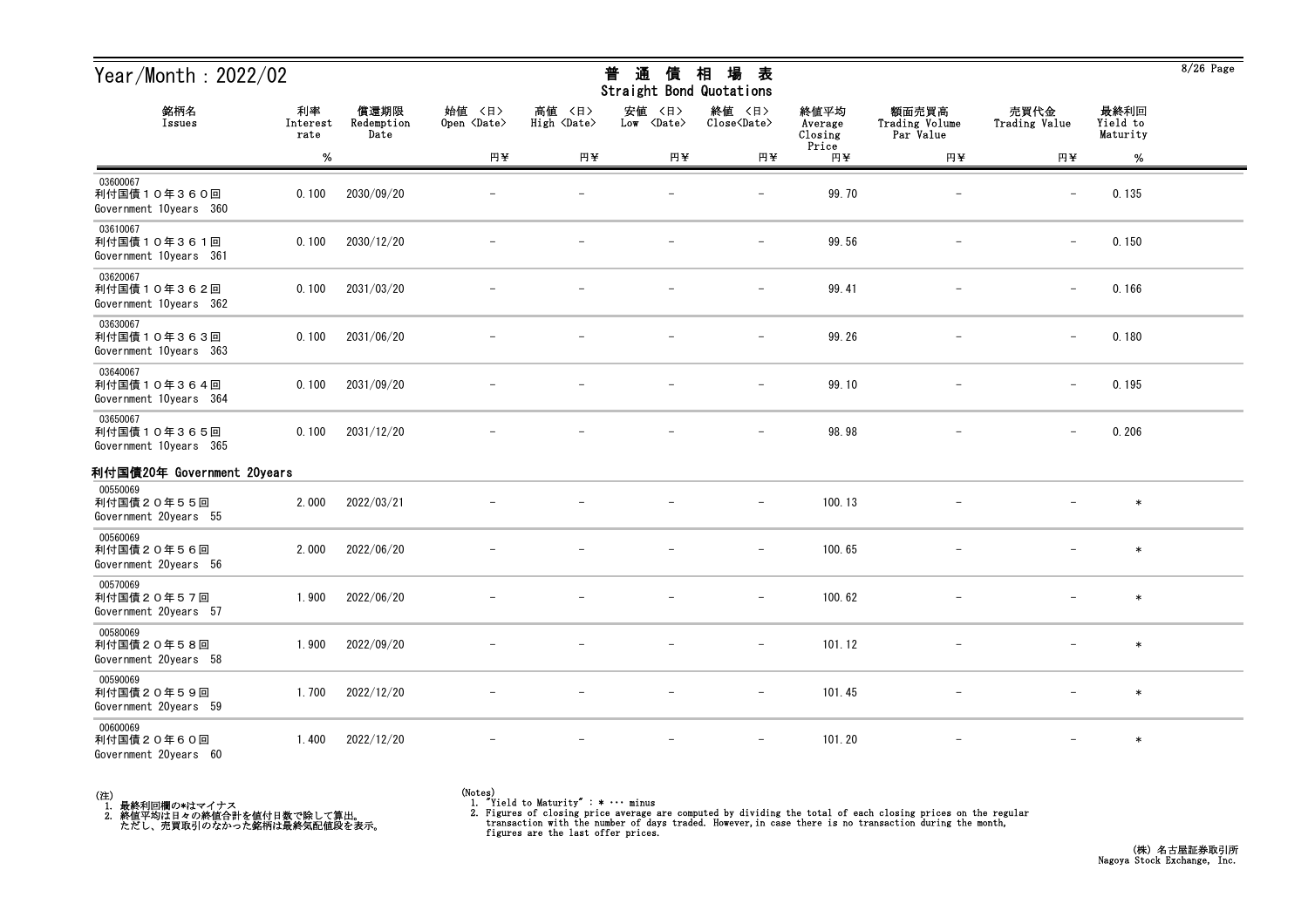| Year/Month: 2022/02                             |                        |                            |                              |                              | 通<br>普<br>債<br>Straight Bond Quotations | 場<br>相<br>表                   |                            |                                      |                          |                              | $9/26$ Page |
|-------------------------------------------------|------------------------|----------------------------|------------------------------|------------------------------|-----------------------------------------|-------------------------------|----------------------------|--------------------------------------|--------------------------|------------------------------|-------------|
| 銘柄名<br>Issues                                   | 利率<br>Interest<br>rate | 償還期限<br>Redemption<br>Date | 始值 〈日〉<br>Open <date></date> | 高値 〈日〉<br>High <date></date> | 安値<br>〈日〉<br>Low <date></date>          | 終値 〈日〉<br>Close <date></date> | 終値平均<br>Average<br>Closing | 額面売買高<br>Trading Volume<br>Par Value | 売買代金<br>Trading Value    | 最終利回<br>Yield to<br>Maturity |             |
|                                                 | $\%$                   |                            | 円半                           | 円半                           | 円半                                      | 円半                            | Price<br>円半                | 円半                                   | 円半                       | $\%$                         |             |
| 00610069<br>利付国債20年61回<br>Government 20years 61 | 1.000                  | 2023/03/20                 |                              |                              |                                         | $\qquad \qquad -$             | 101.13                     |                                      |                          | $\ast$                       |             |
| 00620069<br>利付国債20年62回<br>Government 20years 62 | 0.800                  | 2023/06/20                 |                              |                              |                                         | $\qquad \qquad -$             | 101.12                     |                                      |                          | $\ast$                       |             |
| 00630069<br>利付国債20年63回<br>Government 20years 63 | 1.800                  | 2023/06/20                 |                              |                              |                                         | $\overline{\phantom{m}}$      | 102.44                     |                                      |                          | $\ast$                       |             |
| 00640069<br>利付国債20年64回<br>Government 20years 64 | 1.900                  | 2023/09/20                 |                              |                              |                                         | $\overline{\phantom{m}}$      | 103.05                     |                                      |                          | $\ast$                       |             |
| 00650069<br>利付国債20年65回<br>Government 20years 65 | 1.900                  | 2023/12/20                 |                              |                              |                                         | $\overline{\phantom{a}}$      | 103.51                     |                                      |                          | $\ast$                       |             |
| 00660069<br>利付国債20年66回<br>Government 20years 66 | 1.800                  | 2023/12/20                 |                              |                              |                                         | $\overline{\phantom{a}}$      | 103.33                     |                                      |                          | $\ast$                       |             |
| 00670069<br>利付国債20年67回<br>Government 20years 67 | 1.900                  | 2024/03/20                 |                              |                              |                                         |                               | 103.97                     |                                      |                          | $\ast$                       |             |
| 00680069<br>利付国債20年68回<br>Government 20years 68 | 2.200                  | 2024/03/20                 |                              |                              |                                         | $\qquad \qquad -$             | 104.59                     |                                      |                          | $\ast$                       |             |
| 00690069<br>利付国債20年69回<br>Government 20years 69 | 2.100                  | 2024/03/20                 |                              |                              |                                         | $\qquad \qquad -$             | 104.38                     |                                      |                          | $\ast$                       |             |
| 00700069<br>利付国債20年70回<br>Government 20years 70 | 2.400                  | 2024/06/20                 |                              |                              | $\overline{\phantom{m}}$                | $\overline{\phantom{m}}$      | 105.59                     | $\overline{\phantom{m}}$             | $\overline{\phantom{0}}$ | $\ast$                       |             |
| 00710069<br>利付国債20年71回<br>Government 20years 71 | 2.200                  | 2024/06/20                 |                              |                              |                                         | $\overline{\phantom{a}}$      | 105.12                     | $\overline{\phantom{a}}$             |                          | $\ast$                       |             |
| 00720069<br>利付国債20年72回<br>Government 20years 72 | 2.100                  | 2024/09/20                 |                              |                              | $\overline{\phantom{m}}$                | $\overline{\phantom{m}}$      | 105.42                     | $\overline{\phantom{m}}$             | $\overline{\phantom{0}}$ | $\ast$                       |             |

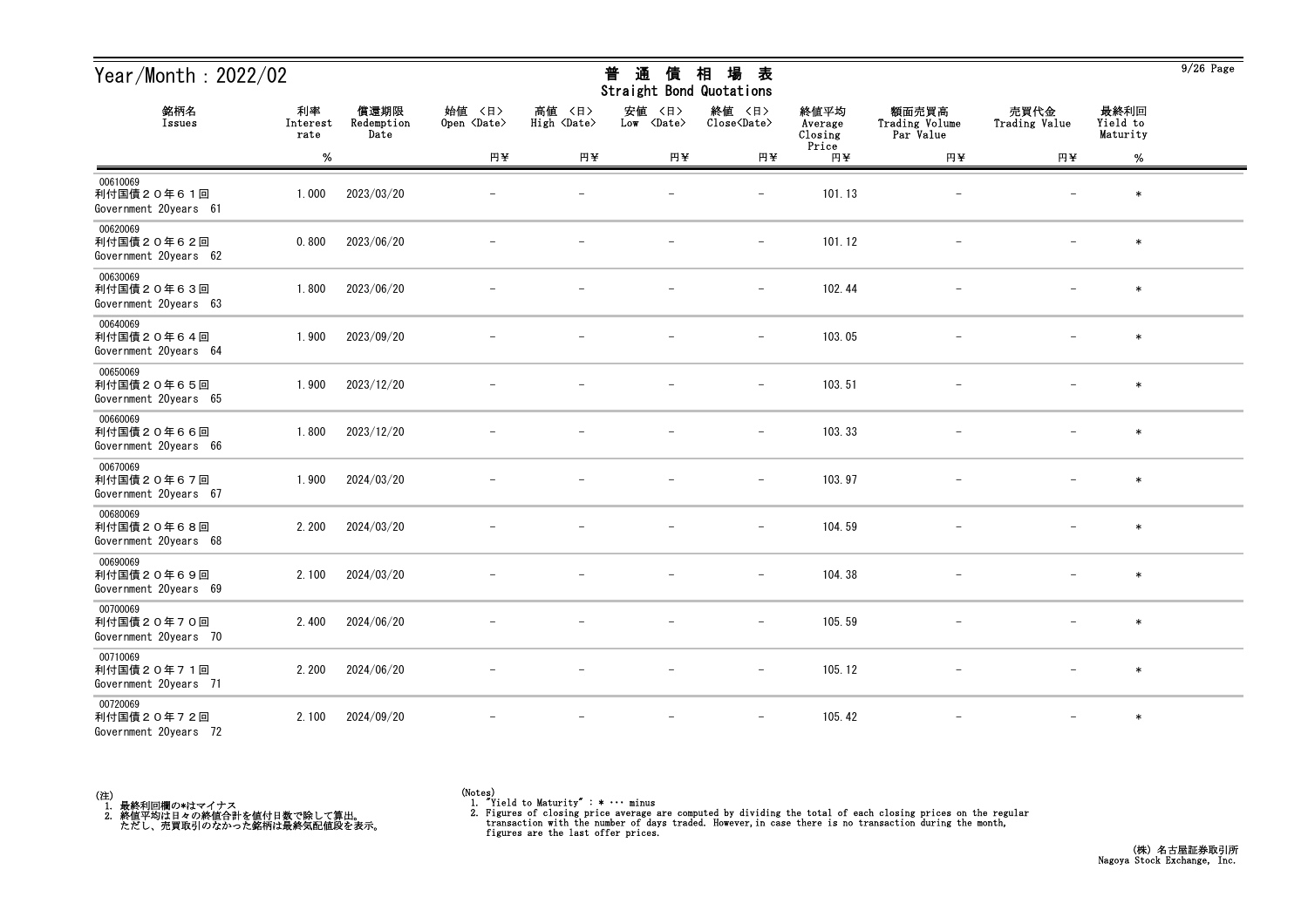| Year/Month: 2022/02                             |                        |                            |                              |                              | 通<br>普<br>債<br>Straight Bond Quotations | 場<br>相<br>表                   |                            |                                      |                          |                              | $10/26$ Page |
|-------------------------------------------------|------------------------|----------------------------|------------------------------|------------------------------|-----------------------------------------|-------------------------------|----------------------------|--------------------------------------|--------------------------|------------------------------|--------------|
| 銘柄名<br>Issues                                   | 利率<br>Interest<br>rate | 償還期限<br>Redemption<br>Date | 始値 〈日〉<br>Open <date></date> | 高値 〈日〉<br>High <date></date> | 安値<br>〈日〉<br>Low <date></date>          | 終値 〈日〉<br>Close <date></date> | 終値平均<br>Average<br>Closing | 額面売買高<br>Trading Volume<br>Par Value | 売買代金<br>Trading Value    | 最終利回<br>Yield to<br>Maturity |              |
|                                                 | $\%$                   |                            | 円半                           | 円半                           | 円半                                      | 円半                            | Price<br>円半                | 円半                                   | 円半                       | $\%$                         |              |
| 00730069<br>利付国債20年73回<br>Government 20years 73 | 2.000                  | 2024/12/20                 |                              |                              |                                         |                               | 105.64                     |                                      |                          | $\ast$                       |              |
| 00740069<br>利付国債20年74回<br>Government 20years 74 | 2.100                  | 2024/12/20                 |                              |                              |                                         | $\qquad \qquad -$             | 105.92                     | $\overline{\phantom{m}}$             |                          | $\ast$                       |              |
| 00750069<br>利付国債20年75回<br>Government 20years 75 | 2.100                  | 2025/03/20                 |                              |                              |                                         | $\overline{\phantom{m}}$      | 106.43                     |                                      |                          | $\ast$                       |              |
| 00760069<br>利付国債20年76回<br>Government 20years 76 | 1.900                  | 2025/03/20                 |                              |                              |                                         | $\overline{\phantom{a}}$      | 105.81                     |                                      |                          | $\ast$                       |              |
| 00770069<br>利付国債20年77回<br>Government 20years 77 | 2.000                  | 2025/03/20                 |                              |                              |                                         | $\overline{\phantom{m}}$      | 106.12                     |                                      |                          | $\ast$                       |              |
| 00780069<br>利付国債20年78回<br>Government 20years 78 | 1.900                  | 2025/06/20                 |                              |                              |                                         | $\overline{\phantom{m}}$      | 106.26                     | $\qquad \qquad -$                    | $\overline{\phantom{0}}$ | 0.005                        |              |
| 00790069<br>利付国債20年79回<br>Government 20years 79 | 2.000                  | 2025/06/20                 |                              |                              |                                         | $\overline{\phantom{a}}$      | 106.59                     |                                      | $\qquad \qquad -$        | 0.005                        |              |
| 00800069<br>利付国債20年80回<br>Government 20years 80 | 2.100                  | 2025/06/20                 |                              |                              |                                         | $\overline{\phantom{m}}$      | 106.92                     |                                      | $\overline{\phantom{m}}$ | 0.005                        |              |
| 00810069<br>利付国債20年81回<br>Government 20years 81 | 2.000                  | 2025/09/20                 |                              |                              |                                         |                               | 107.09                     |                                      | $\overline{\phantom{m}}$ | 0.005                        |              |
| 00820069<br>利付国債20年82回<br>Government 20years 82 | 2.100                  | 2025/09/20                 |                              |                              |                                         | $\overline{\phantom{m}}$      | 107.44                     |                                      | $\overline{\phantom{m}}$ | 0.007                        |              |
| 00830069<br>利付国債20年83回<br>Government 20years 83 | 2.100                  | 2025/12/20                 | $\overline{\phantom{m}}$     | $\overline{\phantom{m}}$     | $\overline{\phantom{m}}$                | $-$                           | 107.96                     | $-$                                  | $-$                      | 0.007                        |              |
| 00840069<br>利付国債20年84回<br>Government 20years 84 | 2.000                  | 2025/12/20                 |                              |                              | $\overline{\phantom{m}}$                | $\overline{\phantom{m}}$      | 107.58                     | $\overline{\phantom{m}}$             | $\overline{\phantom{a}}$ | 0.007                        |              |



<sup>(</sup>Notes) 1. "Yield to Maturity" : \* ・・・ minus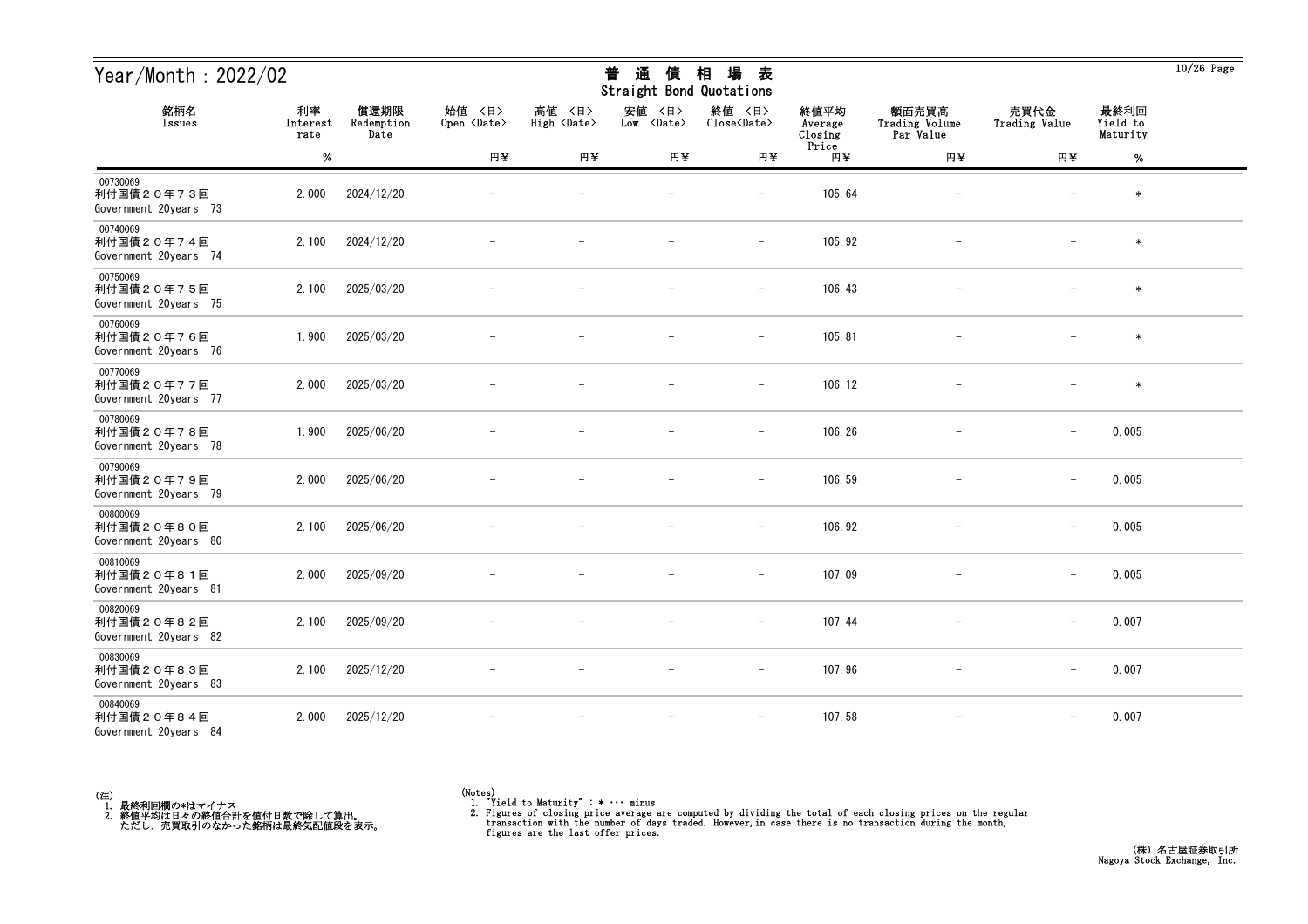| Year/Month: 2022/02                             |                        |                            |                              |                              | 通<br>普<br>債<br>Straight Bond Quotations | 場<br>相<br>表                   |                            |                                      |                          |                              | $11/26$ Page |
|-------------------------------------------------|------------------------|----------------------------|------------------------------|------------------------------|-----------------------------------------|-------------------------------|----------------------------|--------------------------------------|--------------------------|------------------------------|--------------|
| 銘柄名<br>Issues                                   | 利率<br>Interest<br>rate | 償還期限<br>Redemption<br>Date | 始值 〈日〉<br>Open <date></date> | 高値 〈日〉<br>High <date></date> | 安値<br>〈日〉<br>Low <date></date>          | 終値 〈日〉<br>Close <date></date> | 終値平均<br>Average<br>Closing | 額面売買高<br>Trading Volume<br>Par Value | 売買代金<br>Trading Value    | 最終利回<br>Yield to<br>Maturity |              |
|                                                 | $\%$                   |                            | 円半                           | 円半                           | 円半                                      | 円半                            | Price<br>円半                | 円半                                   | 円半                       | %                            |              |
| 00850069<br>利付国債20年85回<br>Government 20years 85 | 2.100                  | 2026/03/20                 |                              |                              |                                         |                               | 108.47                     |                                      |                          | 0.008                        |              |
| 00860069<br>利付国債20年86回<br>Government 20years 86 | 2.300                  | 2026/03/20                 |                              |                              |                                         | $\qquad \qquad -$             | 109.28                     | $\qquad \qquad -$                    | $\overline{\phantom{0}}$ | 0.008                        |              |
| 00870069<br>利付国債20年87回<br>Government 20years 87 | 2.200                  | 2026/03/20                 |                              |                              |                                         | $\overline{\phantom{m}}$      | 108.87                     |                                      | $\overline{\phantom{m}}$ | 0.010                        |              |
| 00880069<br>利付国債20年88回<br>Government 20years 88 | 2.300                  | 2026/06/20                 |                              |                              |                                         | $\overline{\phantom{a}}$      | 109.85                     |                                      | $\qquad \qquad -$        | 0.010                        |              |
| 00890069<br>利付国債20年89回<br>Government 20years 89 | 2.200                  | 2026/06/20                 |                              |                              |                                         | $\overline{\phantom{m}}$      | 109.42                     |                                      | $\overline{\phantom{m}}$ | 0.010                        |              |
| 00900069<br>利付国債20年90回<br>Government 20years 90 | 2.200                  | 2026/09/20                 |                              |                              |                                         | $\overline{\phantom{m}}$      | 109.94                     | $\qquad \qquad -$                    | $\overline{\phantom{0}}$ | 0.016                        |              |
| 00910069<br>利付国債20年91回<br>Government 20years 91 | 2.300                  | 2026/09/20                 |                              |                              |                                         | $\overline{\phantom{a}}$      | 110.40                     | $\overline{\phantom{m}}$             | $\qquad \qquad -$        | 0.015                        |              |
| 00920069<br>利付国債20年92回<br>Government 20years 92 | 2.100                  | 2026/12/20                 |                              |                              |                                         | $\overline{\phantom{m}}$      | 109.95                     |                                      | $\qquad \qquad -$        | 0.026                        |              |
| 00930069<br>利付国債20年93回<br>Government 20years 93 | 2.000                  | 2027/03/20                 |                              |                              |                                         |                               | 109.95                     |                                      | $\overline{\phantom{m}}$ | 0.027                        |              |
| 00940069<br>利付国債20年94回<br>Government 20years 94 | 2.100                  | 2027/03/20                 |                              |                              | $\overline{\phantom{m}}$                | $\overline{\phantom{m}}$      | 110.46                     | $\qquad \qquad -$                    | $\overline{\phantom{0}}$ | 0.026                        |              |
| 00950069<br>利付国債20年95回<br>Government 20years 95 | 2.300                  | 2027/06/20                 | $\overline{\phantom{m}}$     |                              | $\overline{\phantom{m}}$                | $ \,$                         | 112.01                     | $-$                                  | $-$                      | 0.031                        |              |
| 00960069<br>利付国債20年96回<br>Government 20years 96 | 2.100                  | 2027/06/20                 |                              |                              | $\overline{\phantom{a}}$                | $\overline{\phantom{m}}$      | 110.94                     | $\overline{\phantom{m}}$             | $\qquad \qquad -$        | 0.033                        |              |



<sup>(</sup>Notes) 1. "Yield to Maturity" : \* ・・・ minus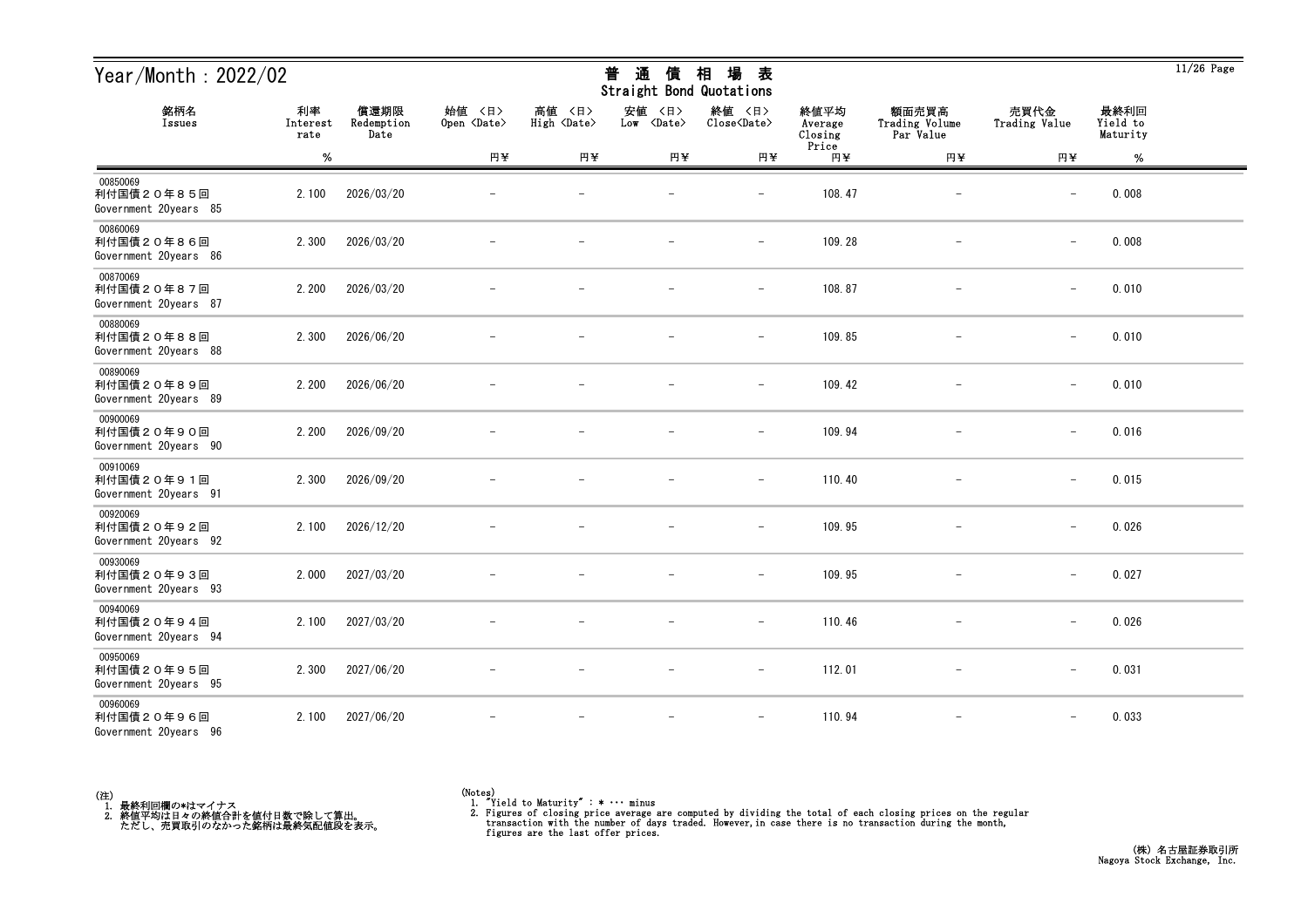| Year/Month: 2022/02                               |                        |                            |                              |                              | 通<br>普<br>債<br>Straight Bond Quotations | 場<br>相<br>表                   |                            |                                      |                          |                              | $12/26$ Page |
|---------------------------------------------------|------------------------|----------------------------|------------------------------|------------------------------|-----------------------------------------|-------------------------------|----------------------------|--------------------------------------|--------------------------|------------------------------|--------------|
| 銘柄名<br>Issues                                     | 利率<br>Interest<br>rate | 償還期限<br>Redemption<br>Date | 始值 〈日〉<br>Open <date></date> | 高値 〈日〉<br>High <date></date> | 安値<br>〈日〉<br>Low <date></date>          | 終値 〈日〉<br>Close <date></date> | 終値平均<br>Average<br>Closing | 額面売買高<br>Trading Volume<br>Par Value | 売買代金<br>Trading Value    | 最終利回<br>Yield to<br>Maturity |              |
|                                                   | $\%$                   |                            | 円半                           | 円半                           | 円半                                      | 円半                            | Price<br>円半                | 円半                                   | 円半                       | %                            |              |
| 00970069<br>利付国債20年97回<br>Government 20years 97   | 2.200                  | 2027/09/20                 |                              |                              |                                         |                               | 111.99                     |                                      |                          | 0.037                        |              |
| 00980069<br>利付国債20年98回<br>Government 20years 98   | 2.100                  | 2027/09/20                 |                              |                              |                                         | $\qquad \qquad -$             | 111.44                     | $\overline{\phantom{m}}$             | $\overline{\phantom{0}}$ | 0.036                        |              |
| 00990069<br>利付国債20年99回<br>Government 20years 99   | 2.100                  | 2027/12/20                 |                              |                              |                                         | $\overline{\phantom{m}}$      | 111.92                     |                                      | $\overline{\phantom{m}}$ | 0.041                        |              |
| 01000069<br>利付国債20年100回<br>Government 20years 100 | 2.200                  | 2028/03/20                 |                              |                              |                                         | $\qquad \qquad -$             | 113.03                     |                                      | $\qquad \qquad -$        | 0.041                        |              |
| 01010069<br>利付国債20年101回<br>Government 20years 101 | 2.400                  | 2028/03/20                 |                              |                              |                                         | $\overline{\phantom{m}}$      | 114.23                     |                                      | $\overline{\phantom{m}}$ | 0.042                        |              |
| 01020069<br>利付国債20年102回<br>Government 20years 102 | 2.400                  | 2028/06/20                 |                              |                              |                                         | $\overline{\phantom{m}}$      | 114.79                     | $\overline{\phantom{m}}$             | $\qquad \qquad -$        | 0.046                        |              |
| 01030069<br>利付国債20年103回<br>Government 20years 103 | 2.300                  | 2028/06/20                 |                              |                              |                                         | $\overline{\phantom{m}}$      | 114.16                     | $\overline{\phantom{m}}$             | $\qquad \qquad -$        | 0.047                        |              |
| 01040069<br>利付国債20年104回<br>Government 20years 104 | 2.100                  | 2028/06/20                 |                              |                              |                                         | $\overline{\phantom{a}}$      | 112.90                     |                                      | $\qquad \qquad -$        | 0.047                        |              |
| 01050069<br>利付国債20年105回<br>Government 20years 105 | 2.100                  | 2028/09/20                 |                              |                              |                                         |                               | 113.38                     |                                      | $\overline{\phantom{m}}$ | 0.052                        |              |
| 01060069<br>利付国債20年106回<br>Government 20years 106 | 2.200                  | 2028/09/20                 |                              |                              |                                         | $\overline{\phantom{a}}$      | 114.03                     |                                      | $\overline{\phantom{0}}$ | 0.052                        |              |
| 01070069<br>利付国債20年107回<br>Government 20years 107 | 2.100                  | 2028/12/20                 | $\overline{\phantom{m}}$     |                              | $\overline{\phantom{m}}$                | $ \,$                         | 113.84                     | $-$                                  | $\qquad \qquad -$        | 0.058                        |              |
| 01080069<br>利付国債20年108回<br>Government 20years 108 | 1.900                  | 2028/12/20                 |                              |                              | $\overline{\phantom{m}}$                | $\overline{\phantom{m}}$      | 112.49                     | $\overline{\phantom{m}}$             | $\qquad \qquad -$        | 0.057                        |              |



<sup>(</sup>Notes) 1. "Yield to Maturity" : \* ・・・ minus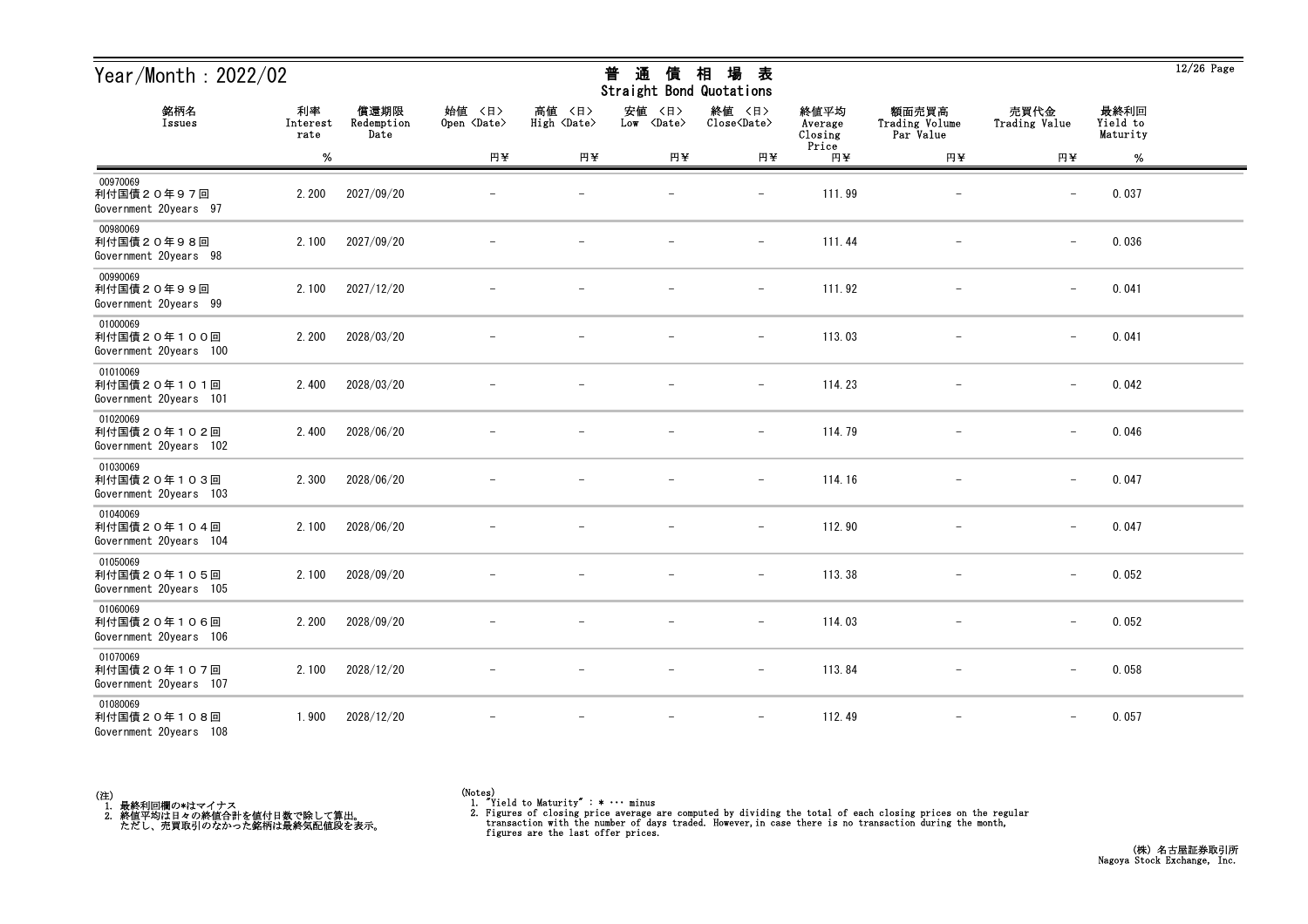| Year/Month: 2022/02                               |                        |                            |                              |                              | 通<br>普<br>債<br>Straight Bond Quotations | 場<br>相<br>表                   |                            |                                      |                          |                              | $13/26$ Page |
|---------------------------------------------------|------------------------|----------------------------|------------------------------|------------------------------|-----------------------------------------|-------------------------------|----------------------------|--------------------------------------|--------------------------|------------------------------|--------------|
| 銘柄名<br>Issues                                     | 利率<br>Interest<br>rate | 償還期限<br>Redemption<br>Date | 始值 〈日〉<br>Open <date></date> | 高値 〈日〉<br>High <date></date> | 安値<br>〈日〉<br>Low <date></date>          | 終値 〈日〉<br>Close <date></date> | 終値平均<br>Average<br>Closing | 額面売買高<br>Trading Volume<br>Par Value | 売買代金<br>Trading Value    | 最終利回<br>Yield to<br>Maturity |              |
|                                                   | $\%$                   |                            | 円半                           | 円半                           | 円半                                      | 円半                            | Price<br>円半                | 円半                                   | 円半                       | %                            |              |
| 01090069<br>利付国債20年109回<br>Government 20years 109 | 1.900                  | 2029/03/20                 |                              |                              |                                         |                               | 112.90                     |                                      |                          | 0.062                        |              |
| 01100069<br>利付国債20年110回<br>Government 20years 110 | 2.100                  | 2029/03/20                 |                              |                              |                                         | $\qquad \qquad -$             | 114.30                     | $\overline{\phantom{m}}$             | $\overline{\phantom{0}}$ | 0.063                        |              |
| 01110069<br>利付国債20年111回<br>Government 20years 111 | 2.200                  | 2029/06/20                 |                              |                              |                                         | $\qquad \qquad -$             | 115.41                     |                                      | $\overline{\phantom{m}}$ | 0.078                        |              |
| 01120069<br>利付国債20年112回<br>Government 20years 112 | 2.100                  | 2029/06/20                 |                              |                              |                                         | $\qquad \qquad -$             | 114.69                     |                                      | $\qquad \qquad -$        | 0.077                        |              |
| 01130069<br>利付国債20年113回<br>Government 20years 113 | 2.100                  | 2029/09/20                 |                              |                              |                                         | $\overline{\phantom{m}}$      | 115.10                     |                                      | $\overline{\phantom{m}}$ | 0.088                        |              |
| 01140069<br>利付国債20年114回<br>Government 20years 114 | 2.100                  | 2029/12/20                 |                              |                              |                                         | $\overline{\phantom{m}}$      | 115.51                     | $\overline{\phantom{m}}$             | $\overline{\phantom{0}}$ | 0.097                        |              |
| 01150069<br>利付国債20年115回<br>Government 20years 115 | 2.200                  | 2029/12/20                 |                              |                              |                                         | $\overline{\phantom{a}}$      | 116.28                     |                                      | $\qquad \qquad -$        | 0.098                        |              |
| 01160069<br>利付国債20年116回<br>Government 20years 116 | 2.200                  | 2030/03/20                 |                              |                              |                                         | $\overline{\phantom{a}}$      | 116.74                     |                                      | $\qquad \qquad -$        | 0.103                        |              |
| 01170069<br>利付国債20年117回<br>Government 20years 117 | 2.100                  | 2030/03/20                 |                              |                              |                                         | $\overline{\phantom{0}}$      | 115.94                     |                                      | $\overline{\phantom{m}}$ | 0.103                        |              |
| 01180069<br>利付国債20年118回<br>Government 20years 118 | 2.000                  | 2030/06/20                 |                              |                              | $\overline{\phantom{m}}$                | $\overline{\phantom{a}}$      | 115.48                     |                                      | $\overline{\phantom{0}}$ | 0.117                        |              |
| 01190069<br>利付国債20年119回<br>Government 20years 119 | 1.800                  | 2030/06/20                 | $\overline{\phantom{m}}$     |                              | $\overline{\phantom{m}}$                | $ \,$                         | 113.84                     | $\overline{\phantom{m}}$             | $\overline{\phantom{m}}$ | 0.117                        |              |
| 01200069<br>利付国債20年120回<br>Government 20years 120 | 1.600                  | 2030/06/20                 |                              |                              | $\overline{\phantom{m}}$                | $\overline{\phantom{m}}$      | 112.19                     | $\overline{\phantom{a}}$             | $\overline{\phantom{0}}$ | 0.117                        |              |



<sup>(</sup>Notes) 1. "Yield to Maturity" : \* ・・・ minus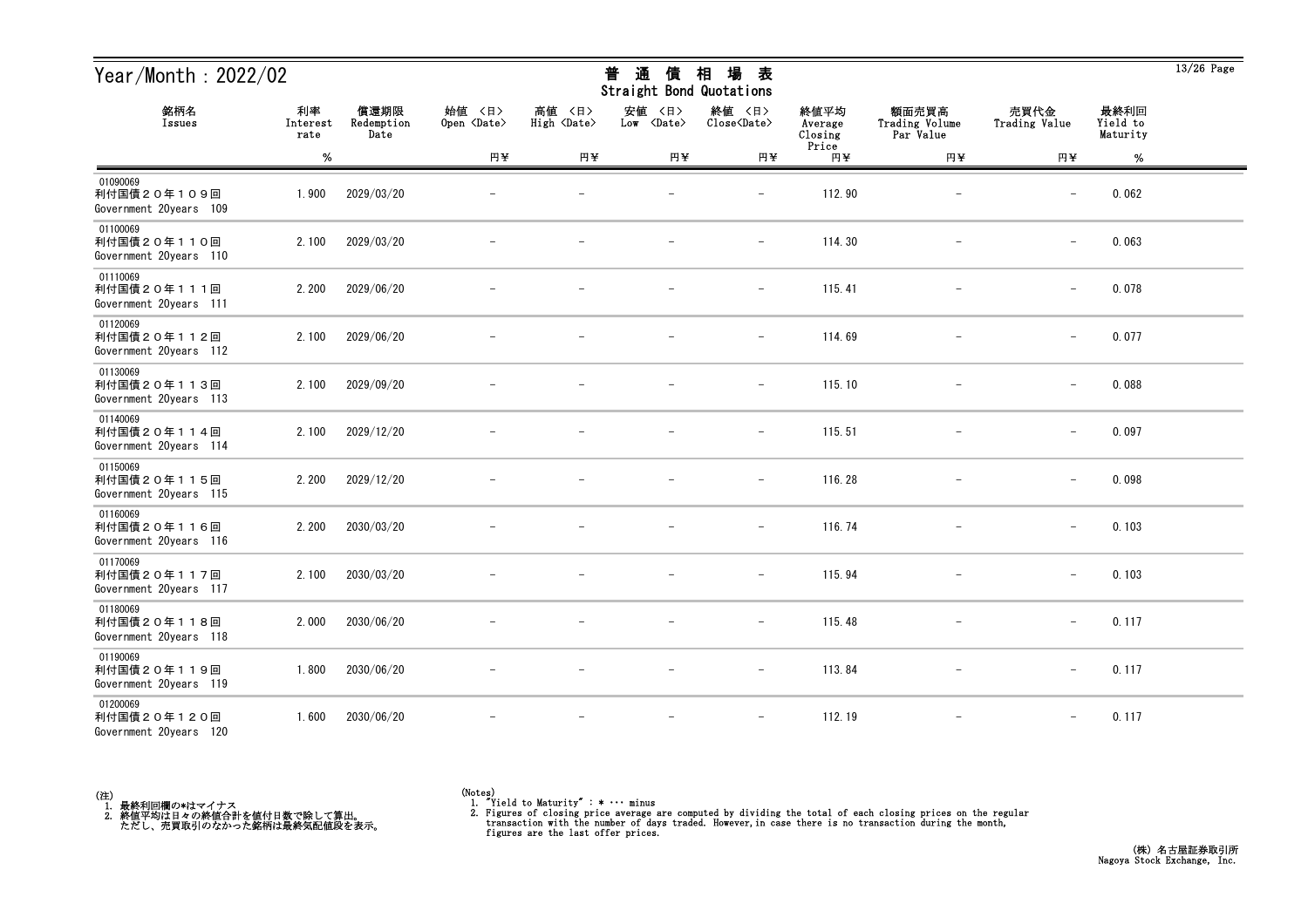| Year/Month: 2022/02                               |                        |                            |                              |                              | 通<br>普<br>債<br>Straight Bond Quotations | 場<br>相<br>表                   |                            |                                      |                          |                              | $14/26$ Page |
|---------------------------------------------------|------------------------|----------------------------|------------------------------|------------------------------|-----------------------------------------|-------------------------------|----------------------------|--------------------------------------|--------------------------|------------------------------|--------------|
| 銘柄名<br>Issues                                     | 利率<br>Interest<br>rate | 償還期限<br>Redemption<br>Date | 始值 〈日〉<br>Open <date></date> | 高値 〈日〉<br>High <date></date> | 安値<br>〈日〉<br>Low <date></date>          | 終値 〈日〉<br>Close <date></date> | 終値平均<br>Average<br>Closing | 額面売買高<br>Trading Volume<br>Par Value | 売買代金<br>Trading Value    | 最終利回<br>Yield to<br>Maturity |              |
|                                                   | $\%$                   |                            | 円半                           | 円半                           | 円半                                      | 円半                            | Price<br>円半                | 円半                                   | 円半                       | %                            |              |
| 01210069<br>利付国債20年121回<br>Government 20years 121 | 1.900                  | 2030/09/20                 |                              |                              |                                         |                               | 115.00                     |                                      |                          | 0.127                        |              |
| 01220069<br>利付国債20年122回<br>Government 20years 122 | 1.800                  | 2030/09/20                 |                              |                              |                                         | $\qquad \qquad -$             | 114.15                     | $\overline{\phantom{a}}$             | $\overline{\phantom{0}}$ | 0.128                        |              |
| 01230069<br>利付国債20年123回<br>Government 20years 123 | 2.100                  | 2030/12/20                 |                              |                              |                                         | $\overline{\phantom{m}}$      | 117.06                     |                                      | $\qquad \qquad -$        | 0.138                        |              |
| 01240069<br>利付国債20年124回<br>Government 20years 124 | 2.000                  | 2030/12/20                 |                              |                              |                                         | $\overline{\phantom{m}}$      | 116.19                     |                                      | $\qquad \qquad -$        | 0.138                        |              |
| 01250069<br>利付国債20年125回<br>Government 20years 125 | 2.200                  | 2031/03/20                 |                              |                              |                                         | $\overline{\phantom{m}}$      | 118.27                     |                                      | $\overline{\phantom{m}}$ | 0.153                        |              |
| 01260069<br>利付国債20年126回<br>Government 20years 126 | 2.000                  | 2031/03/20                 |                              |                              |                                         | $\overline{\phantom{m}}$      | 116.48                     | $\overline{\phantom{m}}$             | $\overline{\phantom{0}}$ | 0.154                        |              |
| 01270069<br>利付国債20年127回<br>Government 20years 127 | 1.900                  | 2031/03/20                 |                              |                              |                                         | $\overline{\phantom{m}}$      | 115.59                     | $\overline{\phantom{m}}$             | $\qquad \qquad -$        | 0.153                        |              |
| 01280069<br>利付国債20年128回<br>Government 20years 128 | 1.900                  | 2031/06/20                 |                              |                              |                                         | $\overline{\phantom{a}}$      | 115.86                     |                                      | $\qquad \qquad -$        | 0.168                        |              |
| 01290069<br>利付国債20年129回<br>Government 20years 129 | 1.800                  | 2031/06/20                 |                              |                              |                                         | $\overline{\phantom{0}}$      | 114.94                     |                                      | $\overline{\phantom{m}}$ | 0.169                        |              |
| 01300069<br>利付国債20年130回<br>Government 20years 130 | 1.800                  | 2031/09/20                 |                              |                              | $\overline{\phantom{m}}$                | $\overline{\phantom{a}}$      | 115.23                     | $\overline{\phantom{m}}$             | $\overline{\phantom{0}}$ | 0.179                        |              |
| 01310069<br>利付国債20年131回<br>Government 20years 131 | 1.700                  | 2031/09/20                 | $\overline{\phantom{m}}$     |                              | $\overline{\phantom{m}}$                | $ \,$                         | 114.29                     | $\overline{\phantom{m}}$             | $-$                      | 0.179                        |              |
| 01320069<br>利付国債20年132回<br>Government 20years 132 | 1.700                  | 2031/12/20                 |                              |                              | $\overline{\phantom{m}}$                | $\overline{\phantom{m}}$      | 114.55                     | $\overline{\phantom{m}}$             |                          | 0.188                        |              |



 $\overline{14/26}$  Page

# <del>並</del> や茎 /生 +□ +曰 <del>土</del>

<sup>(</sup>Notes) 1. "Yield to Maturity" : \* ・・・ minus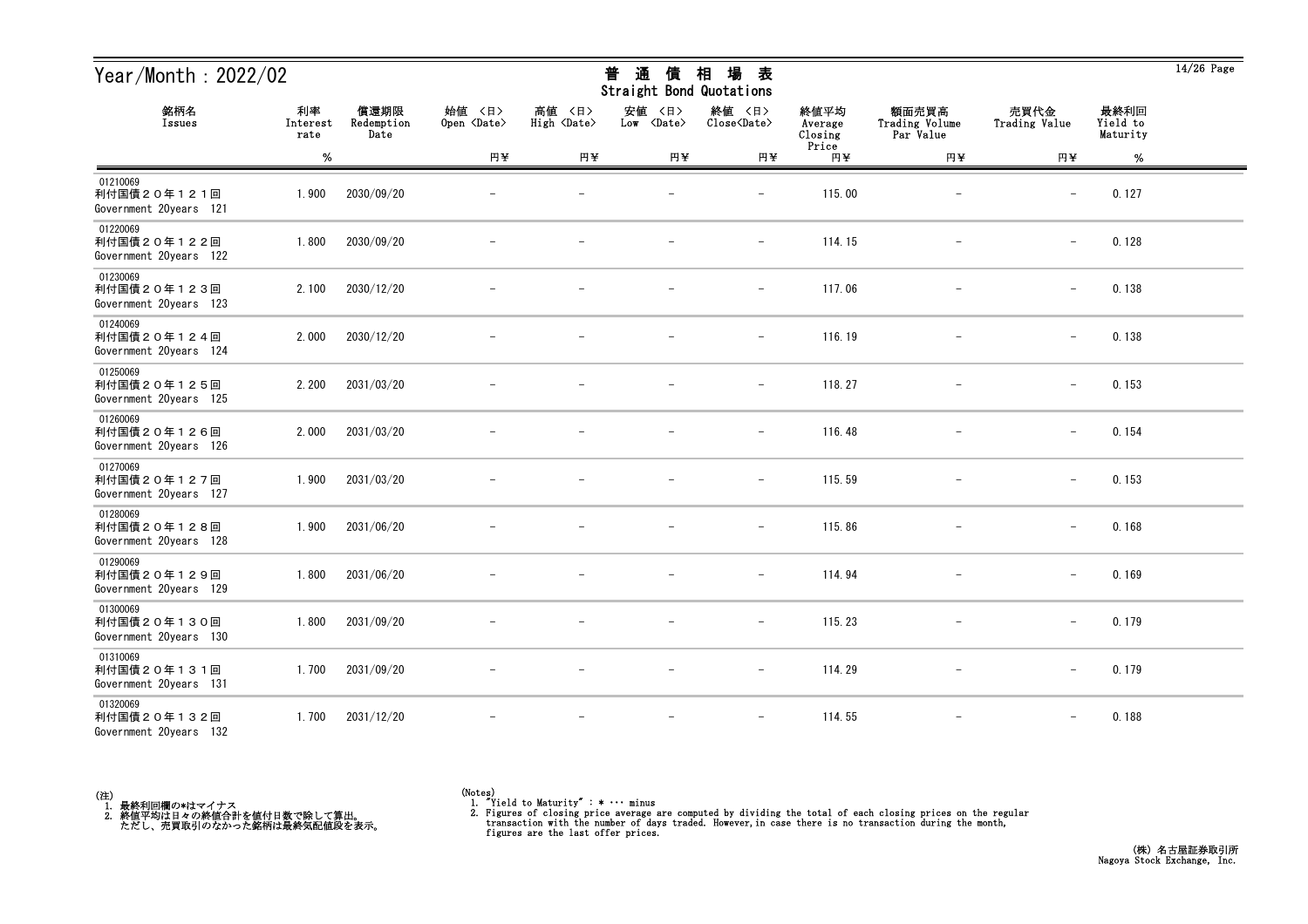| Year/Month: 2022/02                               |                        |                            |                              |                              | 通<br>普<br>債<br>Straight Bond Quotations | 場<br>相<br>表                   |                            |                                      |                          |                              | $15/26$ Page |
|---------------------------------------------------|------------------------|----------------------------|------------------------------|------------------------------|-----------------------------------------|-------------------------------|----------------------------|--------------------------------------|--------------------------|------------------------------|--------------|
| 銘柄名<br>Issues                                     | 利率<br>Interest<br>rate | 償還期限<br>Redemption<br>Date | 始値 〈日〉<br>Open <date></date> | 高値 〈日〉<br>High <date></date> | 安値<br>〈日〉<br>Low <date></date>          | 終値 〈日〉<br>Close <date></date> | 終値平均<br>Average<br>Closing | 額面売買高<br>Trading Volume<br>Par Value | 売買代金<br>Trading Value    | 最終利回<br>Yield to<br>Maturity |              |
|                                                   | $\%$                   |                            | 円半                           | 円半                           | 円半                                      | 円半                            | Price<br>円半                | 円半                                   | 円半                       | %                            |              |
| 01330069<br>利付国債20年133回<br>Government 20years 133 | 1.800                  | 2031/12/20                 |                              |                              |                                         |                               | 115.51                     |                                      |                          | 0.188                        |              |
| 01340069<br>利付国債20年134回<br>Government 20years 134 | 1.800                  | 2032/03/20                 |                              |                              |                                         | $\qquad \qquad -$             | 115.72                     | $\overline{\phantom{m}}$             | $\overline{\phantom{0}}$ | 0.204                        |              |
| 01350069<br>利付国債20年135回<br>Government 20years 135 | 1.700                  | 2032/03/20                 |                              |                              |                                         | $\qquad \qquad -$             | 114.74                     |                                      | $\overline{\phantom{m}}$ | 0.203                        |              |
| 01360069<br>利付国債20年136回<br>Government 20years 136 | 1.600                  | 2032/03/20                 |                              |                              |                                         | $\overline{\phantom{m}}$      | 113.75                     |                                      | $\qquad \qquad -$        | 0.204                        |              |
| 01370069<br>利付国債20年137回<br>Government 20years 137 | 1.700                  | 2032/06/20                 |                              |                              |                                         | $\overline{\phantom{m}}$      | 114.92                     |                                      | $\overline{\phantom{m}}$ | 0.219                        |              |
| 01380069<br>利付国債20年138回<br>Government 20years 138 | 1.500                  | 2032/06/20                 |                              |                              |                                         | $\overline{\phantom{m}}$      | 112.91                     | $\overline{\phantom{m}}$             | $\overline{\phantom{m}}$ | 0.218                        |              |
| 01390069<br>利付国債20年139回<br>Government 20years 139 | 1.600                  | 2032/06/20                 |                              |                              |                                         | $\overline{\phantom{a}}$      | 113.91                     | $\overline{\phantom{m}}$             | $\qquad \qquad -$        | 0.219                        |              |
| 01400069<br>利付国債20年140回<br>Government 20years 140 | 1.700                  | 2032/09/20                 |                              |                              |                                         | $\overline{\phantom{a}}$      | 115.16                     |                                      | $\qquad \qquad -$        | 0.229                        |              |
| 01410069<br>利付国債20年141回<br>Government 20years 141 | 1.700                  | 2032/12/20                 |                              |                              |                                         | $\overline{\phantom{0}}$      | 115.39                     |                                      | $\overline{\phantom{m}}$ | 0.238                        |              |
| 01420069<br>利付国債20年142回<br>Government 20years 142 | 1.800                  | 2032/12/20                 |                              |                              |                                         | $\overline{\phantom{a}}$      | 116.44                     |                                      | $\overline{\phantom{0}}$ | 0.239                        |              |
| 01430069<br>利付国債20年143回<br>Government 20years 143 | 1.600                  | 2033/03/20                 | $\overline{\phantom{m}}$     | $\overline{\phantom{m}}$     | $\overline{\phantom{m}}$                | $ \,$                         | 114.45                     | $-$                                  | $-$                      | 0.255                        |              |
| 01440069<br>利付国債20年144回<br>Government 20years 144 | 1.500                  | 2033/03/20                 |                              |                              | $\overline{\phantom{m}}$                | $\overline{\phantom{m}}$      | 113.38                     | $\overline{\phantom{m}}$             | $\qquad \qquad -$        | 0.255                        |              |

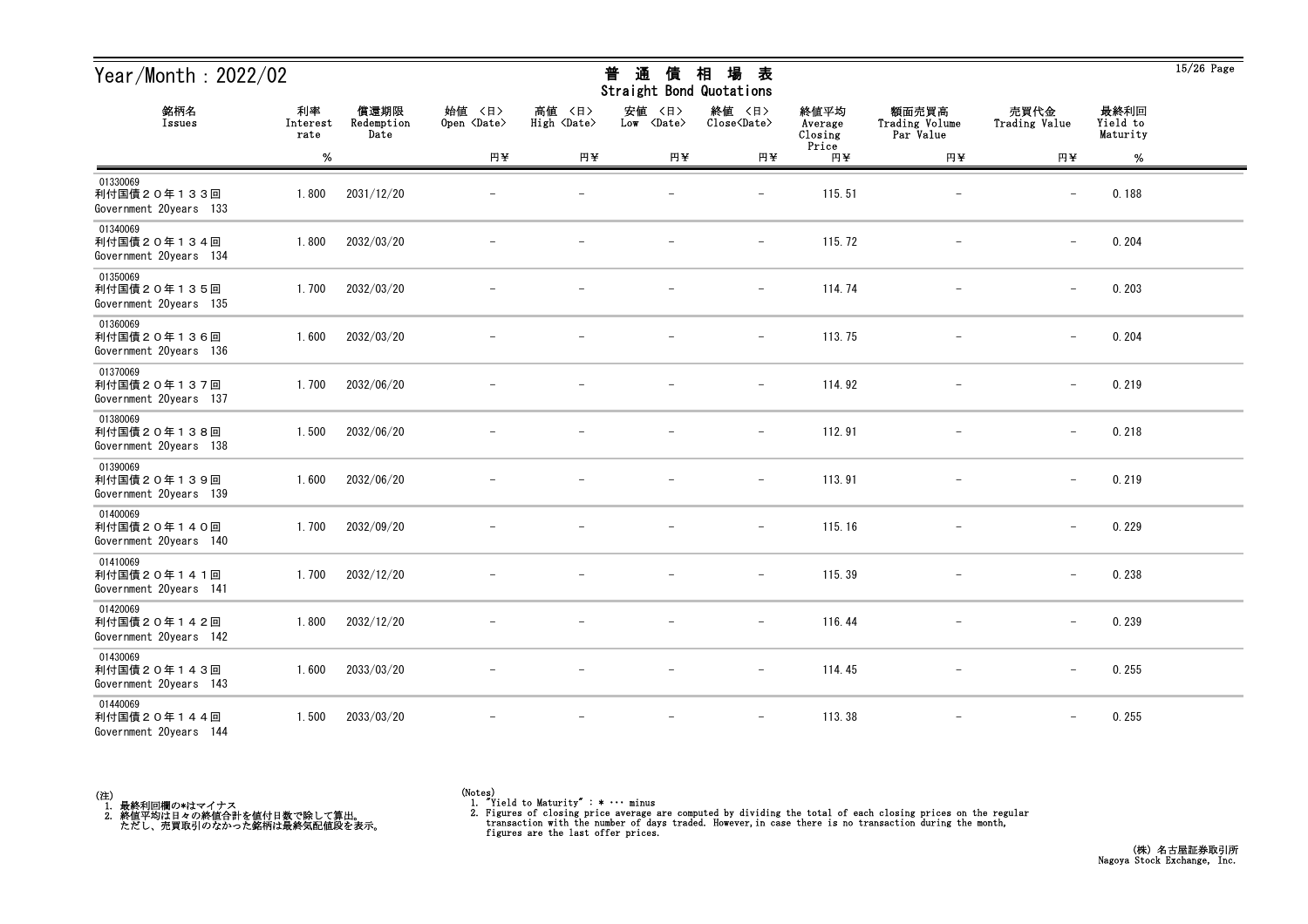| Year/Month: 2022/02                               |                        |                            |                              |                              | 通<br>普<br>債<br>Straight Bond Quotations | 場<br>相<br>表                   |                            |                                      |                          |                              | $16/26$ Page |
|---------------------------------------------------|------------------------|----------------------------|------------------------------|------------------------------|-----------------------------------------|-------------------------------|----------------------------|--------------------------------------|--------------------------|------------------------------|--------------|
| 銘柄名<br>Issues                                     | 利率<br>Interest<br>rate | 償還期限<br>Redemption<br>Date | 始值 〈日〉<br>Open <date></date> | 高値 〈日〉<br>High <date></date> | 安値<br>〈日〉<br>$Low \langle Date \rangle$ | 終値 〈日〉<br>Close <date></date> | 終値平均<br>Average<br>Closing | 額面売買高<br>Trading Volume<br>Par Value | 売買代金<br>Trading Value    | 最終利回<br>Yield to<br>Maturity |              |
|                                                   | $\%$                   |                            | 円半                           | 円半                           | 円半                                      | 円半                            | Price<br>円半                | 円半                                   | 円半                       | $\%$                         |              |
| 01450069<br>利付国債20年145回<br>Government 20years 145 | 1.700                  | 2033/06/20                 |                              |                              |                                         | $\qquad \qquad -$             | 115.75                     | $\qquad \qquad -$                    | $\overline{\phantom{m}}$ | 0.264                        |              |
| 01460069<br>利付国債20年146回<br>Government 20years 146 | 1.700                  | 2033/09/20                 |                              |                              |                                         | $\qquad \qquad -$             | 115.96                     |                                      | $\qquad \qquad -$        | 0.275                        |              |
| 01470069<br>利付国債20年147回<br>Government 20years 147 | 1.600                  | 2033/12/20                 |                              |                              |                                         | $\qquad \qquad -$             | 114.96                     |                                      | $\overline{\phantom{m}}$ | 0.289                        |              |
| 01480069<br>利付国債20年148回<br>Government 20years 148 | 1.500                  | 2034/03/20                 |                              |                              |                                         | $\overline{\phantom{m}}$      | 113.90                     | $\overline{\phantom{m}}$             | $\overline{\phantom{0}}$ | 0.304                        |              |
| 01490069<br>利付国債20年149回<br>Government 20years 149 | 1.500                  | 2034/06/20                 |                              |                              |                                         | $\overline{\phantom{m}}$      | 114.04                     | $\overline{\phantom{m}}$             | $\qquad \qquad -$        | 0.314                        |              |
| 01500069<br>利付国債20年150回<br>Government 20years 150 | 1.400                  | 2034/09/20                 |                              |                              |                                         | $\overline{\phantom{a}}$      | 112.91                     |                                      | $\qquad \qquad -$        | 0.329                        |              |
| 01510069<br>利付国債20年151回<br>Government 20years 151 | 1.200                  | 2034/12/20                 |                              |                              |                                         |                               | 110.49                     |                                      |                          | 0.344                        |              |
| 01520069<br>利付国債20年152回<br>Government 20years 152 | 1.200                  | 2035/03/20                 |                              |                              |                                         | $\qquad \qquad -$             | 110.49                     | $\qquad \qquad -$                    | $\overline{\phantom{0}}$ | 0.358                        |              |
| 01530069<br>利付国債20年153回<br>Government 20years 153 | 1.300                  | 2035/06/20                 |                              |                              |                                         | $\overline{\phantom{m}}$      | 111.81                     |                                      | $\overline{\phantom{m}}$ | 0.368                        |              |
| 01540069<br>利付国債20年154回<br>Government 20years 154 | 1.200                  | 2035/09/20                 |                              |                              | $\overline{\phantom{m}}$                | $\overline{\phantom{m}}$      | 110.52                     | $\overline{\phantom{m}}$             | $\overline{\phantom{0}}$ | 0.383                        |              |
| 01550069<br>利付国債20年155回<br>Government 20years 155 | 1.000                  | 2035/12/20                 |                              |                              |                                         | $\overline{\phantom{a}}$      | 107.85                     |                                      | $\qquad \qquad -$        | 0.399                        |              |
| 01560069<br>利付国債20年156回<br>Government 20years 156 | 0.400                  | 2036/03/20                 |                              |                              |                                         | $\overline{\phantom{a}}$      | 99.60                      | $\overline{\phantom{m}}$             | $\overline{\phantom{m}}$ | 0.430                        |              |



<sup>(</sup>Notes) 1. "Yield to Maturity" : \* ・・・ minus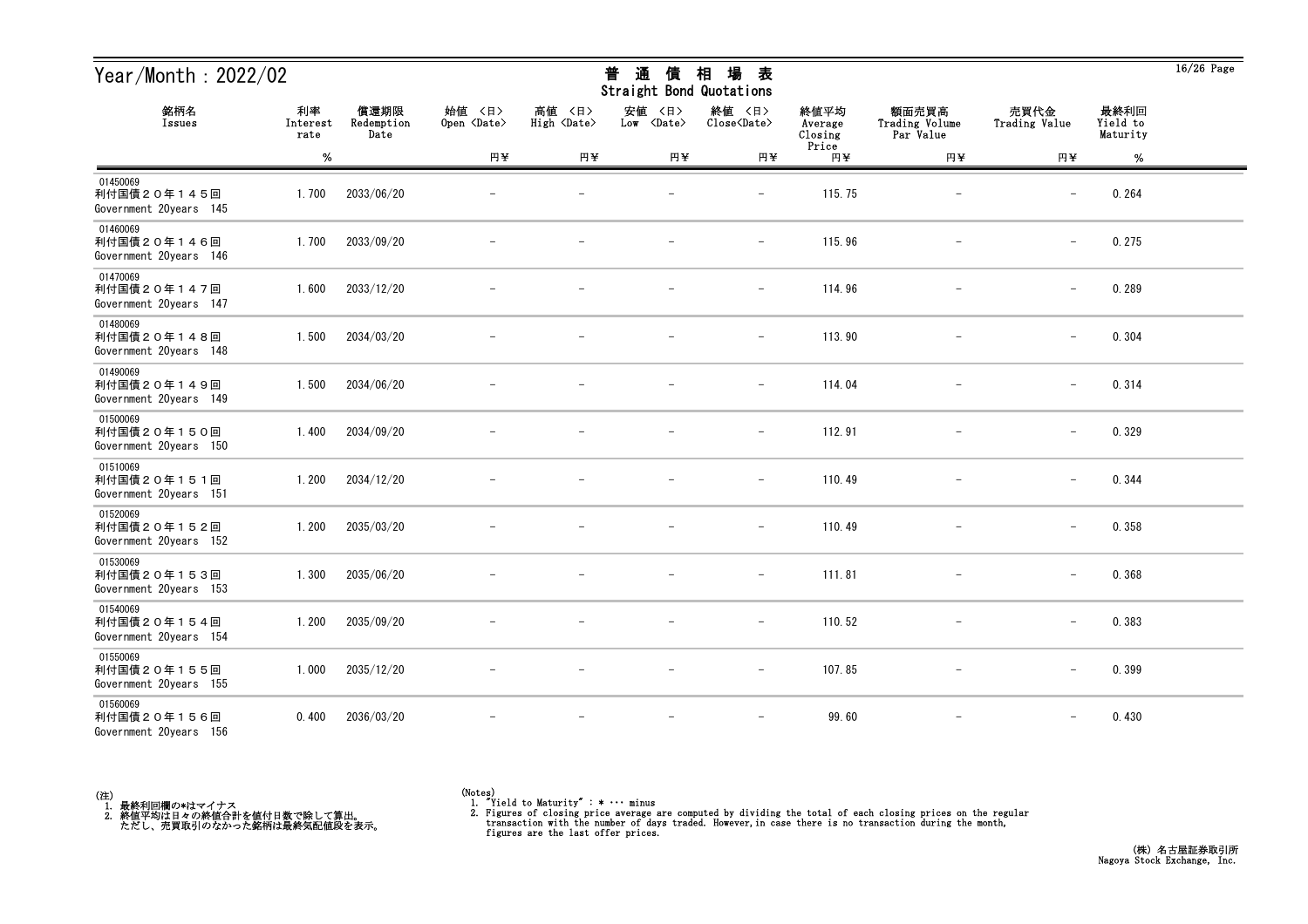| Year/Month: 2022/02                               |                        |                            |                              |                              | 通<br>普<br>債<br>Straight Bond Quotations | 場<br>相<br>表                   |                            |                                      |                          |                              | $17/26$ Page |
|---------------------------------------------------|------------------------|----------------------------|------------------------------|------------------------------|-----------------------------------------|-------------------------------|----------------------------|--------------------------------------|--------------------------|------------------------------|--------------|
| 銘柄名<br>Issues                                     | 利率<br>Interest<br>rate | 償還期限<br>Redemption<br>Date | 始值 〈日〉<br>Open <date></date> | 高値 〈日〉<br>High <date></date> | 安値<br>〈日〉<br>$Low \langle Date \rangle$ | 終値 〈日〉<br>Close <date></date> | 終値平均<br>Average<br>Closing | 額面売買高<br>Trading Volume<br>Par Value | 売買代金<br>Trading Value    | 最終利回<br>Yield to<br>Maturity |              |
|                                                   | $\%$                   |                            | 円半                           | 円半                           | 円半                                      | 円半                            | Price<br>円半                | 円半                                   | 円半                       | $\%$                         |              |
| 01570069<br>利付国債20年157回<br>Government 20years 157 | 0.200                  | 2036/06/20                 |                              |                              |                                         | $\overline{\phantom{m}}$      | 96.63                      |                                      | $\overline{\phantom{m}}$ | 0.450                        |              |
| 01580069<br>利付国債20年158回<br>Government 20years 158 | 0.500                  | 2036/09/20                 |                              |                              |                                         | $\overline{\phantom{a}}$      | 100.61                     |                                      | $\qquad \qquad -$        | 0.455                        |              |
| 01590069<br>利付国債20年159回<br>Government 20years 159 | 0.600                  | 2036/12/20                 |                              |                              |                                         | $\overline{\phantom{m}}$      | 101.87                     |                                      | $\overline{\phantom{m}}$ | 0.464                        |              |
| 01600069<br>利付国債20年160回<br>Government 20years 160 | 0.700                  | 2037/03/20                 |                              |                              |                                         | $\overline{\phantom{m}}$      | 103.16                     | $\overline{\phantom{m}}$             | $\overline{\phantom{m}}$ | 0.475                        |              |
| 01610069<br>利付国債20年161回<br>Government 20years 161 | 0.600                  | 2037/06/20                 |                              |                              |                                         | $\overline{\phantom{a}}$      | 101.56                     | $\overline{\phantom{m}}$             | $\qquad \qquad -$        | 0.490                        |              |
| 01620069<br>利付国債20年162回<br>Government 20years 162 | 0.600                  | 2037/09/20                 |                              |                              |                                         | $\overline{\phantom{a}}$      | 101.37                     |                                      | $\qquad \qquad -$        | 0.505                        |              |
| 01630069<br>利付国債20年163回<br>Government 20years 163 | 0.600                  | 2037/12/20                 |                              |                              |                                         |                               | 101.24                     |                                      | $\overline{\phantom{m}}$ | 0.515                        |              |
| 01640069<br>利付国債20年164回<br>Government 20years 164 | 0.500                  | 2038/03/20                 |                              |                              |                                         | $\qquad \qquad -$             | 99.48                      | $\qquad \qquad -$                    | $\overline{\phantom{0}}$ | 0.535                        |              |
| 01650069<br>利付国債20年165回<br>Government 20years 165 | 0.500                  | 2038/06/20                 |                              |                              |                                         | $\qquad \qquad -$             | 99.26                      |                                      | $\overline{\phantom{m}}$ | 0.549                        |              |
| 01660069<br>利付国債20年166回<br>Government 20years 166 | 0.700                  | 2038/09/20                 |                              |                              | $\overline{\phantom{m}}$                | $\overline{\phantom{m}}$      | 102.21                     |                                      | $\qquad \qquad -$        | 0.554                        |              |
| 01670069<br>利付国債20年167回<br>Government 20years 167 | 0.500                  | 2038/12/20                 |                              |                              |                                         | $\overline{\phantom{0}}$      | 98.84                      |                                      | $\qquad \qquad -$        | 0.575                        |              |
| 01680069<br>利付国債20年168回<br>Government 20years 168 | 0.400                  | 2039/03/20                 |                              |                              |                                         | $\overline{\phantom{a}}$      | 97.05                      | $\overline{\phantom{m}}$             | $\overline{\phantom{m}}$ | 0.590                        |              |



<sup>(</sup>Notes) 1. "Yield to Maturity" : \* ・・・ minus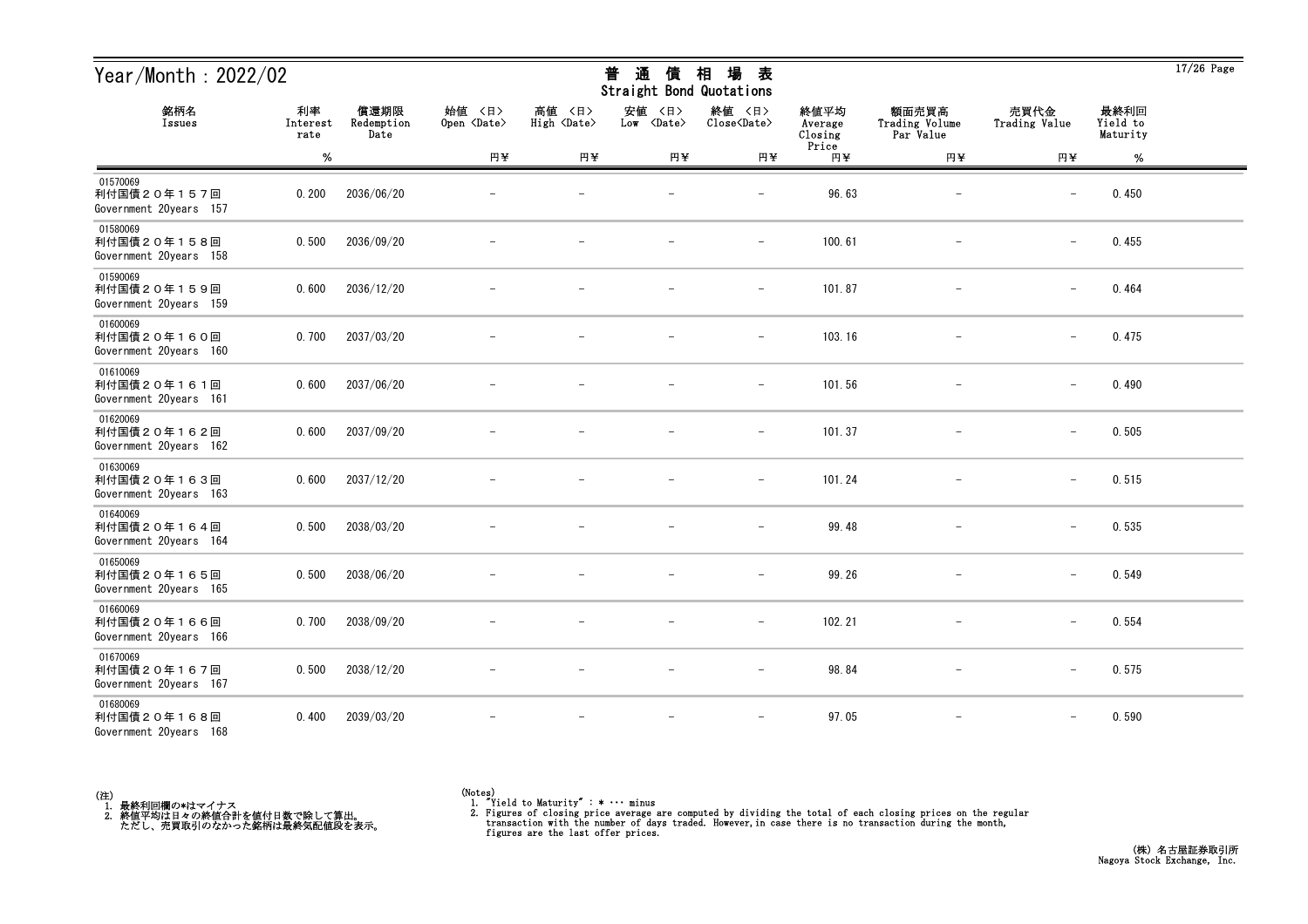| Year/Month: 2022/02<br>償還期限<br>利率                 |                  |                    | 場<br>普<br>相<br>通<br>債<br>表<br>Straight Bond Quotations |                              |                                |                               |                                     |                                      |                          |                              | $18/26$ Page |
|---------------------------------------------------|------------------|--------------------|--------------------------------------------------------|------------------------------|--------------------------------|-------------------------------|-------------------------------------|--------------------------------------|--------------------------|------------------------------|--------------|
| 銘柄名<br>Issues                                     | Interest<br>rate | Redemption<br>Date | 始値 〈日〉<br>Open <date></date>                           | 高値 〈日〉<br>High <date></date> | 安値<br>〈日〉<br>Low <date></date> | 終値 〈日〉<br>Close <date></date> | 終値平均<br>Average<br>Closing<br>Price | 額面売買高<br>Trading Volume<br>Par Value | 売買代金<br>Trading Value    | 最終利回<br>Yield to<br>Maturity |              |
|                                                   | %                |                    | 円半                                                     | 円半                           | 円半                             | 円半                            | 円半                                  | 円半                                   | 円半                       | %                            |              |
| 01690069<br>利付国債20年169回<br>Government 20years 169 | 0.300            | 2039/06/20         |                                                        |                              |                                | $\overline{\phantom{0}}$      | 95.18                               |                                      | $\overline{\phantom{m}}$ | 0.607                        |              |
| 01700069<br>利付国債20年170回<br>Government 20years 170 | 0.300            | 2039/09/20         |                                                        |                              |                                | $\overline{\phantom{m}}$      | 94.93                               |                                      | $\qquad \qquad -$        | 0.620                        |              |
| 01710069<br>利付国債20年171回<br>Government 20years 171 | 0.300            | 2039/12/20         |                                                        |                              |                                | $\overline{\phantom{0}}$      | 94.71                               |                                      | $\overline{\phantom{m}}$ | 0.630                        |              |
| 01720069<br>利付国債20年172回<br>Government 20years 172 | 0.400            | 2040/03/20         |                                                        |                              |                                | $\overline{\phantom{m}}$      | 96.19                               |                                      | $\qquad \qquad -$        | 0.635                        |              |
| 01730069<br>利付国債20年173回<br>Government 20years 173 | 0.400            | 2040/06/20         |                                                        |                              |                                |                               | 95.98                               |                                      | $\overline{\phantom{m}}$ | 0.645                        |              |
| 01740069<br>利付国債20年174回<br>Government 20years 174 | 0.400            | 2040/09/20         |                                                        |                              |                                | $\overline{\phantom{m}}$      | 95.77                               |                                      | $\qquad \qquad -$        | 0.655                        |              |
| 01750069<br>利付国債20年175回<br>Government 20years 175 | 0.500            | 2040/12/20         |                                                        |                              |                                | $\overline{\phantom{m}}$      | 97.32                               |                                      | $\overline{\phantom{m}}$ | 0.660                        |              |
| 01760069<br>利付国債20年176回<br>Government 20years 176 | 0.500            | 2041/03/20         |                                                        |                              |                                | $\overline{\phantom{m}}$      | 97.12                               |                                      | $\overline{\phantom{m}}$ | 0.670                        |              |
| 01770069<br>利付国債20年177回<br>Government 20years 177 | 0.400            | 2041/06/20         |                                                        |                              |                                |                               | 95.21                               |                                      | $\overline{\phantom{m}}$ | 0.680                        |              |
| 01780069<br>利付国債20年178回<br>Government 20years 178 | 0.500            | 2041/09/20         |                                                        |                              |                                | $\overline{\phantom{m}}$      | 96.89                               |                                      | $\qquad \qquad -$        | 0.680                        |              |
| 01790069<br>利付国債20年179回<br>Government 20years 179 | 0.500            | 2041/12/20         |                                                        |                              |                                | $-$                           | 96.77                               | $-$                                  | $\qquad \qquad -$        | 0.685                        |              |
| 利付国債30年 Government 30years                        |                  |                    |                                                        |                              |                                |                               |                                     |                                      |                          |                              |              |
| 00010068<br>利付国債30年1回<br>Government 30years 1     | 2.800            | 2029/09/20         |                                                        |                              |                                | $\overline{\phantom{m}}$      | 120.32                              |                                      | $\qquad \qquad -$        | 0.092                        |              |



<sup>(</sup>Notes) 1. "Yield to Maturity" : \* ・・・ minus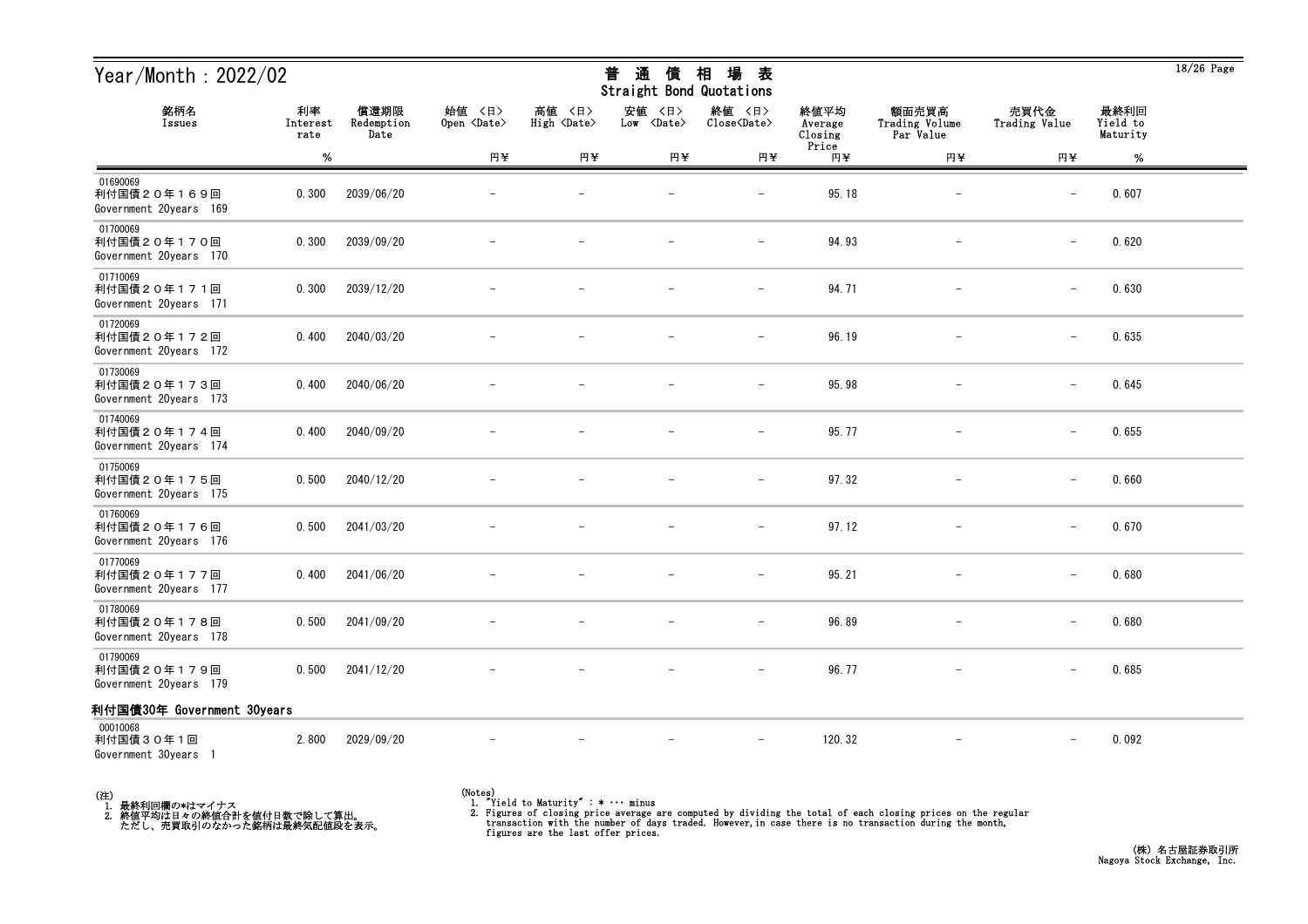| Year/Month: 2022/02                             |                        |                            |                              |                              | 通<br>普<br>債<br>Straight Bond Quotations | 場<br>相<br>表                   |                            |                                      |                          |                              | $19/26$ Page |
|-------------------------------------------------|------------------------|----------------------------|------------------------------|------------------------------|-----------------------------------------|-------------------------------|----------------------------|--------------------------------------|--------------------------|------------------------------|--------------|
| 銘柄名<br>Issues                                   | 利率<br>Interest<br>rate | 償還期限<br>Redemption<br>Date | 始值 〈日〉<br>Open <date></date> | 高値 〈日〉<br>High <date></date> | 安値<br>〈日〉<br>Low <date></date>          | 終値 〈日〉<br>Close <date></date> | 終値平均<br>Average<br>Closing | 額面売買高<br>Trading Volume<br>Par Value | 売買代金<br>Trading Value    | 最終利回<br>Yield to<br>Maturity |              |
|                                                 | $\%$                   |                            | 円半                           | 円半                           | 円半                                      | 円半                            | Price<br>円半                | 円半                                   | 円半                       | $\%$                         |              |
| 00020068<br>利付国債30年2回<br>Government 30years 2   | 2.400                  | 2030/02/20                 |                              |                              |                                         |                               | 118.19                     |                                      |                          | 0.100                        |              |
| 00030068<br>利付国債30年3回<br>Government 30years 3   | 2.300                  | 2030/05/20                 |                              |                              |                                         | $\qquad \qquad -$             | 117.81                     | $\overline{\phantom{m}}$             | $\overline{\phantom{0}}$ | 0.112                        |              |
| 00040068<br>利付国債30年4回<br>Government 30years 4   | 2.900                  | 2030/11/20                 |                              |                              |                                         | $\overline{\phantom{m}}$      | 123.86                     |                                      | $\qquad \qquad -$        | 0.133                        |              |
| 00050068<br>利付国債30年5回<br>Government 30years 5   | 2.200                  | 2031/05/20                 |                              |                              |                                         | $\overline{\phantom{m}}$      | 118.51                     |                                      | $\overline{\phantom{m}}$ | 0.162                        |              |
| 00060068<br>利付国債30年6回<br>Government 30years 6   | 2.400                  | 2031/11/20                 |                              |                              |                                         | $\qquad \qquad -$             | 121.17                     |                                      | $\overline{\phantom{m}}$ | 0.183                        |              |
| 00070068<br>利付国債30年7回<br>Government 30years 7   | 2.300                  | 2032/05/20                 |                              |                              |                                         | $\overline{\phantom{m}}$      | 120.93                     | $\overline{\phantom{m}}$             | $\overline{\phantom{m}}$ | 0.208                        |              |
| 00080068<br>利付国債30年8回<br>Government 30years 8   | 1.800                  | 2032/11/22                 |                              |                              |                                         | $\overline{\phantom{a}}$      | 116.38                     | $\overline{\phantom{m}}$             | $\qquad \qquad -$        | 0.234                        |              |
| 00090068<br>利付国債30年9回<br>Government 30years 9   | 1.400                  | 2032/12/20                 |                              |                              |                                         | $\overline{\phantom{a}}$      | 112.15                     |                                      | $\qquad \qquad -$        | 0.245                        |              |
| 00100068<br>利付国債30年10回<br>Government 30years 10 | 1.100                  | 2033/03/20                 |                              |                              |                                         |                               | 109.02                     |                                      | $\overline{\phantom{m}}$ | 0.260                        |              |
| 00110068<br>利付国債30年11回<br>Government 30years 11 | 1.700                  | 2033/06/20                 |                              |                              | $\overline{\phantom{m}}$                | $\overline{\phantom{a}}$      | 115.75                     | $\overline{\phantom{m}}$             | $\overline{\phantom{0}}$ | 0.264                        |              |
| 00120068<br>利付国債30年12回<br>Government 30years 12 | 2.100                  | 2033/09/20                 | $\overline{\phantom{m}}$     |                              | $\overline{\phantom{m}}$                | $-$                           | 120.51                     | $-$                                  | $\qquad \qquad -$        | 0.269                        |              |
| 00130068<br>利付国債30年13回<br>Government 30years 13 | 2.000                  | 2033/12/20                 |                              |                              | $\overline{\phantom{m}}$                | $\overline{\phantom{m}}$      | 119.60                     | $\overline{\phantom{m}}$             | $\qquad \qquad -$        | 0.284                        |              |



<sup>(</sup>Notes) 1. "Yield to Maturity" : \* ・・・ minus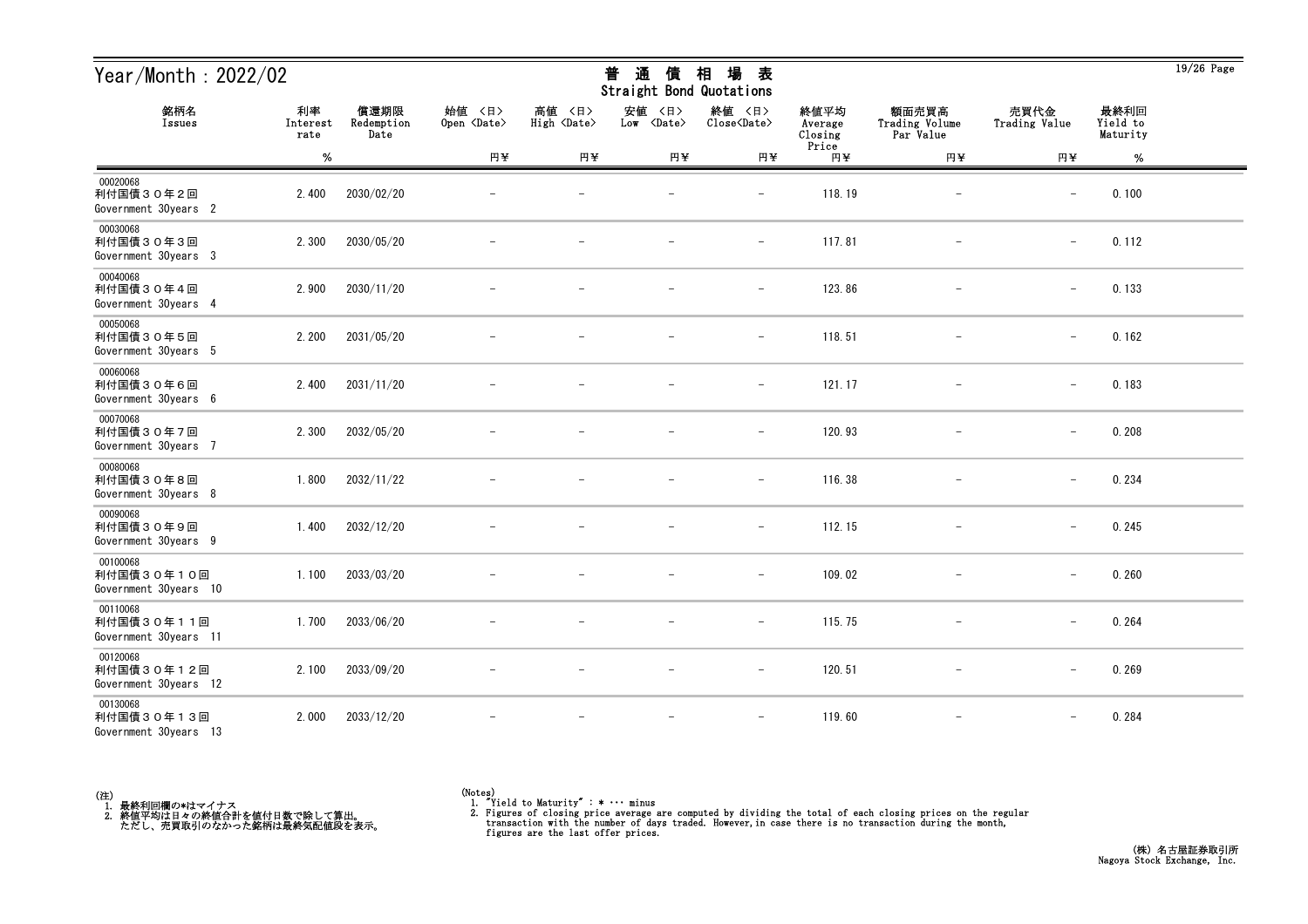| Year/Month: 2022/02                             |                        |                            |                              |                              | 普<br>通<br>債<br><b>Straight Bond Quotations</b> | 相<br>場<br>表                   |                            |                                      |                          |                              | $20/26$ Page |
|-------------------------------------------------|------------------------|----------------------------|------------------------------|------------------------------|------------------------------------------------|-------------------------------|----------------------------|--------------------------------------|--------------------------|------------------------------|--------------|
| 銘柄名<br>Issues                                   | 利率<br>Interest<br>rate | 償還期限<br>Redemption<br>Date | 始値 〈日〉<br>Open <date></date> | 高値 〈日〉<br>High <date></date> | 安値<br>〈日〉<br>Low <date></date>                 | 終値 〈日〉<br>Close <date></date> | 終値平均<br>Average<br>Closing | 額面売買高<br>Trading Volume<br>Par Value | 売買代金<br>Trading Value    | 最終利回<br>Yield to<br>Maturity |              |
|                                                 | $\%$                   |                            | 円半                           | 円半                           | 円半                                             | 円半                            | Price<br>円半                | 円半                                   | 円半                       | $\%$                         |              |
| 00140068<br>利付国債30年14回<br>Government 30years 14 | 2.400                  | 2034/03/20                 |                              |                              |                                                | $\qquad \qquad -$             | 124.56                     |                                      | $\overline{\phantom{m}}$ | 0.290                        |              |
| 00150068<br>利付国債30年15回<br>Government 30years 15 | 2.500                  | 2034/06/20                 |                              |                              |                                                | $\qquad \qquad -$             | 126.11                     |                                      | $\overline{\phantom{m}}$ | 0.299                        |              |
| 00160068<br>利付国債30年16回<br>Government 30years 16 | 2.500                  | 2034/09/20                 |                              |                              |                                                | $\overline{\phantom{m}}$      | 126.41                     |                                      | $\overline{\phantom{m}}$ | 0.313                        |              |
| 00170068<br>利付国債30年17回<br>Government 30years 17 | 2.400                  | 2034/12/20                 |                              |                              |                                                | $\overline{\phantom{a}}$      | 125.51                     |                                      | $\overline{\phantom{0}}$ | 0.324                        |              |
| 00180068<br>利付国債30年18回<br>Government 30years 18 | 2.300                  | 2035/03/20                 |                              |                              |                                                | $\overline{\phantom{a}}$      | 124.51                     |                                      | $\overline{\phantom{m}}$ | 0.339                        |              |
| 00190068<br>利付国債30年19回<br>Government 30years 19 | 2.300                  | 2035/06/20                 |                              |                              |                                                | $\overline{\phantom{m}}$      | 124.79                     | $\overline{\phantom{0}}$             | $\overline{\phantom{m}}$ | 0.349                        |              |
| 00200068<br>利付国債30年20回<br>Government 30years 20 | 2.500                  | 2035/09/20                 |                              |                              |                                                | $\overline{\phantom{a}}$      | 127.68                     |                                      | $\overline{\phantom{m}}$ | 0.358                        |              |
| 00210068<br>利付国債30年21回<br>Government 30years 21 | 2.300                  | 2035/12/20                 |                              |                              |                                                |                               | 125.28                     |                                      |                          | 0.374                        |              |
| 00220068<br>利付国債30年22回<br>Government 30years 22 | 2.500                  | 2036/03/20                 |                              |                              |                                                | $\qquad \qquad -$             | 128.21                     |                                      | $\overline{\phantom{m}}$ | 0.384                        |              |
| 00230068<br>利付国債30年23回<br>Government 30years 23 | 2.500                  | 2036/06/20                 |                              |                              |                                                | $\overline{\phantom{a}}$      | 128.50                     |                                      | $\overline{\phantom{m}}$ | 0.394                        |              |
| 00240068<br>利付国債30年24回<br>Government 30years 24 | 2.500                  | 2036/09/20                 | $\overline{\phantom{m}}$     | $\overline{\phantom{a}}$     | $\overline{\phantom{m}}$                       | $ \,$                         | 128.80                     | $-$                                  | $\qquad \qquad -$        | 0.404                        |              |
| 00250068<br>利付国債30年25回<br>Government 30years 25 | 2.300                  | 2036/12/20                 |                              |                              |                                                | $\overline{\phantom{a}}$      | 126.18                     |                                      |                          | 0.421                        |              |



<sup>(</sup>Notes) 1. "Yield to Maturity" : \* ・・・ minus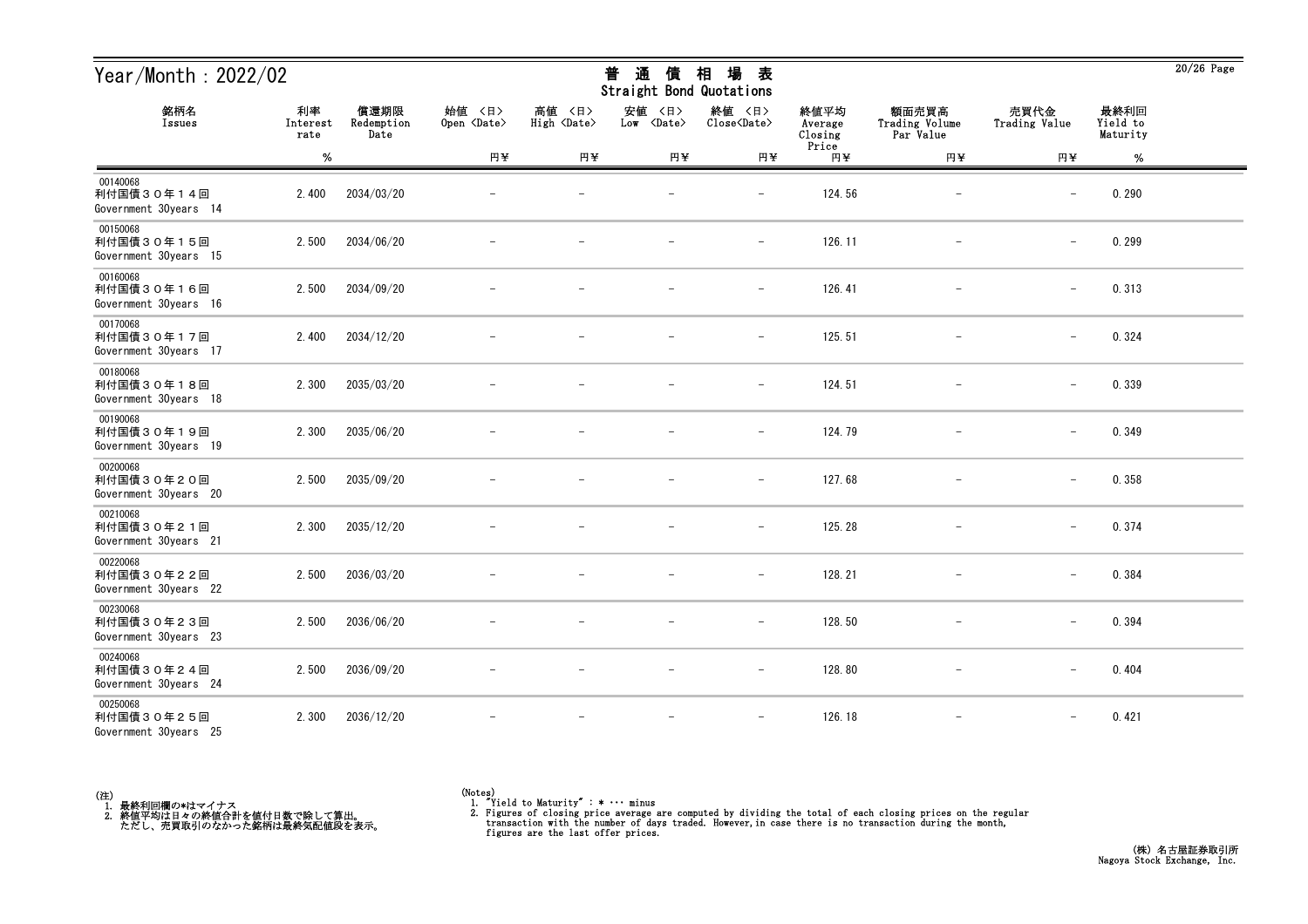| Year/Month: 2022/02                             |                        |                            |                              |                              | 通<br>普<br>債<br>Straight Bond Quotations | 場<br>相<br>表                   |                            |                                      |                          |                              | $21/26$ Page |
|-------------------------------------------------|------------------------|----------------------------|------------------------------|------------------------------|-----------------------------------------|-------------------------------|----------------------------|--------------------------------------|--------------------------|------------------------------|--------------|
| 銘柄名<br>Issues                                   | 利率<br>Interest<br>rate | 償還期限<br>Redemption<br>Date | 始值 〈日〉<br>Open <date></date> | 高値 〈日〉<br>High <date></date> | 安値<br>〈日〉<br>Low <date></date>          | 終値 〈日〉<br>Close <date></date> | 終値平均<br>Average<br>Closing | 額面売買高<br>Trading Volume<br>Par Value | 売買代金<br>Trading Value    | 最終利回<br>Yield to<br>Maturity |              |
|                                                 | $\%$                   |                            | 円半                           | 円半                           | 円半                                      | 円半                            | Price<br>円半                | 円半                                   | 円半                       | $\%$                         |              |
| 00260068<br>利付国債30年26回<br>Government 30years 26 | 2.400                  | 2037/03/20                 |                              |                              |                                         |                               | 127.83                     |                                      |                          | 0.431                        |              |
| 00270068<br>利付国債30年27回<br>Government 30years 27 | 2.500                  | 2037/09/20                 |                              |                              |                                         | $\qquad \qquad -$             | 129.78                     | $\overline{\phantom{a}}$             | $\overline{\phantom{0}}$ | 0.451                        |              |
| 00280068<br>利付国債30年28回<br>Government 30years 28 | 2.500                  | 2038/03/20                 |                              |                              |                                         | $\overline{\phantom{m}}$      | 130.20                     |                                      | $\qquad \qquad -$        | 0.475                        |              |
| 00290068<br>利付国債30年29回<br>Government 30years 29 | 2.400                  | 2038/09/20                 |                              |                              |                                         | $\overline{\phantom{a}}$      | 129.06                     |                                      | $\qquad \qquad -$        | 0.499                        |              |
| 00300068<br>利付国債30年30回<br>Government 30years 30 | 2.300                  | 2039/03/20                 |                              |                              |                                         | $\overline{\phantom{m}}$      | 127.89                     |                                      | $\overline{\phantom{m}}$ | 0.519                        |              |
| 00310068<br>利付国債30年31回<br>Government 30years 31 | 2.200                  | 2039/09/20                 |                              |                              |                                         | $\overline{\phantom{m}}$      | 126.53                     | $\overline{\phantom{m}}$             | $\qquad \qquad -$        | 0.544                        |              |
| 00320068<br>利付国債30年32回<br>Government 30years 32 | 2.300                  | 2040/03/20                 |                              |                              |                                         | $\overline{\phantom{a}}$      | 128.62                     | $\overline{\phantom{m}}$             | $\qquad \qquad -$        | 0.555                        |              |
| 00330068<br>利付国債30年33回<br>Government 30years 33 | 2.000                  | 2040/09/20                 |                              |                              |                                         | $\overline{\phantom{a}}$      | 123.78                     |                                      | $\qquad \qquad -$        | 0.580                        |              |
| 00340068<br>利付国債30年34回<br>Government 30years 34 | 2.200                  | 2041/03/20                 |                              |                              |                                         |                               | 127.56                     |                                      | $\overline{\phantom{m}}$ | 0.590                        |              |
| 00350068<br>利付国債30年35回<br>Government 30years 35 | 2.000                  | 2041/09/20                 |                              |                              | $\overline{\phantom{m}}$                | $\overline{\phantom{m}}$      | 124.40                     |                                      | $\overline{\phantom{0}}$ | 0.604                        |              |
| 00360068<br>利付国債30年36回<br>Government 30years 36 | 2.000                  | 2042/03/20                 | $\overline{\phantom{m}}$     |                              | $\overline{\phantom{m}}$                | $-$                           | 124.71                     | $-$                                  | $\qquad \qquad -$        | 0.615                        |              |
| 00370068<br>利付国債30年37回<br>Government 30years 37 | 1.900                  | 2042/09/20                 |                              |                              | $\overline{\phantom{m}}$                | $\overline{\phantom{m}}$      | 123.10                     | $\overline{\phantom{m}}$             | $\qquad \qquad -$        | 0.630                        |              |



<sup>(</sup>Notes) 1. "Yield to Maturity" : \* ・・・ minus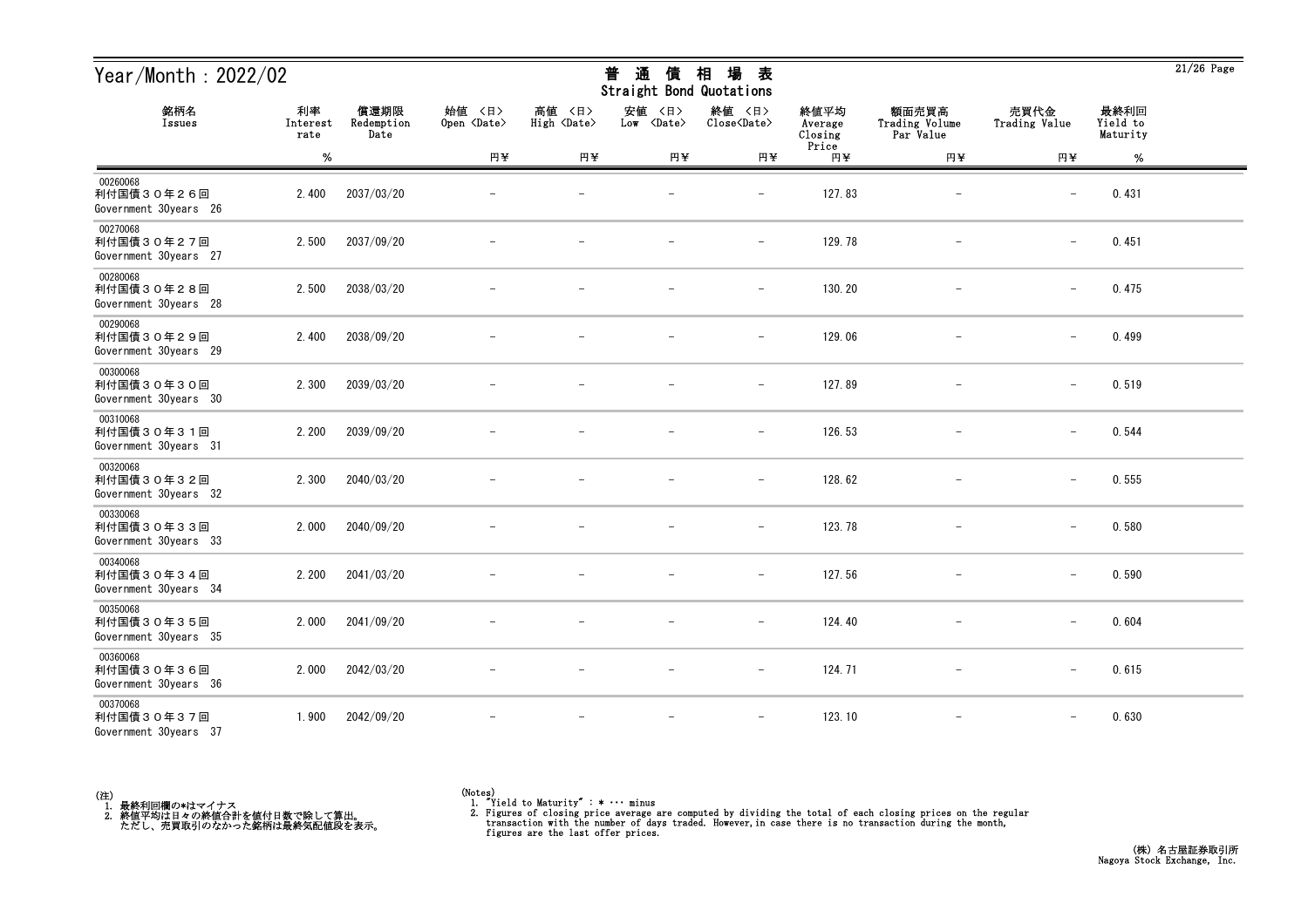| Year/Month: 2022/02                             |                        |                            |                              |                              | 通<br>普<br>債<br>Straight Bond Quotations | 場<br>相<br>表                   |                            |                                      |                          |                              | $22/26$ Page |
|-------------------------------------------------|------------------------|----------------------------|------------------------------|------------------------------|-----------------------------------------|-------------------------------|----------------------------|--------------------------------------|--------------------------|------------------------------|--------------|
| 銘柄名<br>Issues                                   | 利率<br>Interest<br>rate | 償還期限<br>Redemption<br>Date | 始值 〈日〉<br>Open <date></date> | 高値 〈日〉<br>High <date></date> | 安値<br>〈日〉<br>Low <date></date>          | 終値 〈日〉<br>Close <date></date> | 終値平均<br>Average<br>Closing | 額面売買高<br>Trading Volume<br>Par Value | 売買代金<br>Trading Value    | 最終利回<br>Yield to<br>Maturity |              |
|                                                 | $\%$                   |                            | 円半                           | 円半                           | 円半                                      | 円半                            | Price<br>円半                | 円半                                   | 円半                       | $\%$                         |              |
| 00380068<br>利付国債30年38回<br>Government 30years 38 | 1.800                  | 2043/03/20                 |                              |                              |                                         |                               | 121.39                     |                                      |                          | 0.645                        |              |
| 00390068<br>利付国債30年39回<br>Government 30years 39 | 1.900                  | 2043/06/20                 |                              |                              |                                         | $\qquad \qquad -$             | 123.49                     | $\overline{\phantom{a}}$             | $\overline{\phantom{0}}$ | 0.645                        |              |
| 00400068<br>利付国債30年40回<br>Government 30years 40 | 1.800                  | 2043/09/20                 |                              |                              |                                         | $\overline{\phantom{m}}$      | 121.61                     |                                      | $\overline{\phantom{m}}$ | 0.655                        |              |
| 00410068<br>利付国債30年41回<br>Government 30years 41 | 1.700                  | 2043/12/20                 |                              |                              |                                         | $\qquad \qquad -$             | 119.69                     |                                      | $\qquad \qquad -$        | 0.665                        |              |
| 00420068<br>利付国債30年42回<br>Government 30years 42 | 1.700                  | 2044/03/20                 |                              |                              |                                         | $\overline{\phantom{m}}$      | 119.66                     |                                      | $\overline{\phantom{m}}$ | 0.675                        |              |
| 00430068<br>利付国債30年43回<br>Government 30years 43 | 1.700                  | 2044/06/20                 |                              |                              |                                         | $\overline{\phantom{m}}$      | 119.73                     | $\overline{\phantom{m}}$             | $\overline{\phantom{m}}$ | 0.681                        |              |
| 00440068<br>利付国債30年44回<br>Government 30years 44 | 1.700                  | 2044/09/20                 |                              |                              |                                         | $\overline{\phantom{a}}$      | 119.81                     | $\overline{\phantom{m}}$             | $\qquad \qquad -$        | 0.685                        |              |
| 00450068<br>利付国債30年45回<br>Government 30years 45 | 1.500                  | 2044/12/20                 |                              |                              |                                         | $\overline{\phantom{a}}$      | 115.71                     |                                      | $\qquad \qquad -$        | 0.701                        |              |
| 00460068<br>利付国債30年46回<br>Government 30years 46 | 1.500                  | 2045/03/20                 |                              |                              |                                         | $\overline{\phantom{0}}$      | 115.74                     |                                      | $\overline{\phantom{m}}$ | 0.706                        |              |
| 00470068<br>利付国債30年47回<br>Government 30years 47 | 1.600                  | 2045/06/20                 |                              |                              | $\overline{\phantom{m}}$                | $\overline{\phantom{a}}$      | 117.92                     | $\overline{\phantom{m}}$             | $\overline{\phantom{0}}$ | 0.704                        |              |
| 00480068<br>利付国債30年48回<br>Government 30years 48 | 1.400                  | 2045/09/20                 | $\overline{\phantom{m}}$     | $\overline{\phantom{m}}$     | $\overline{\phantom{m}}$                | $ \,$                         | 113.58                     | $-$                                  | $-$                      | 0.725                        |              |
| 00490068<br>利付国債30年49回<br>Government 30years 49 | 1.400                  | 2045/12/20                 |                              | $\overline{\phantom{m}}$     | $\overline{\phantom{m}}$                | $\overline{\phantom{m}}$      | 113.59                     | $\overline{\phantom{m}}$             | $\overline{\phantom{0}}$ | 0.729                        |              |



<sup>(</sup>Notes) 1. "Yield to Maturity" : \* ・・・ minus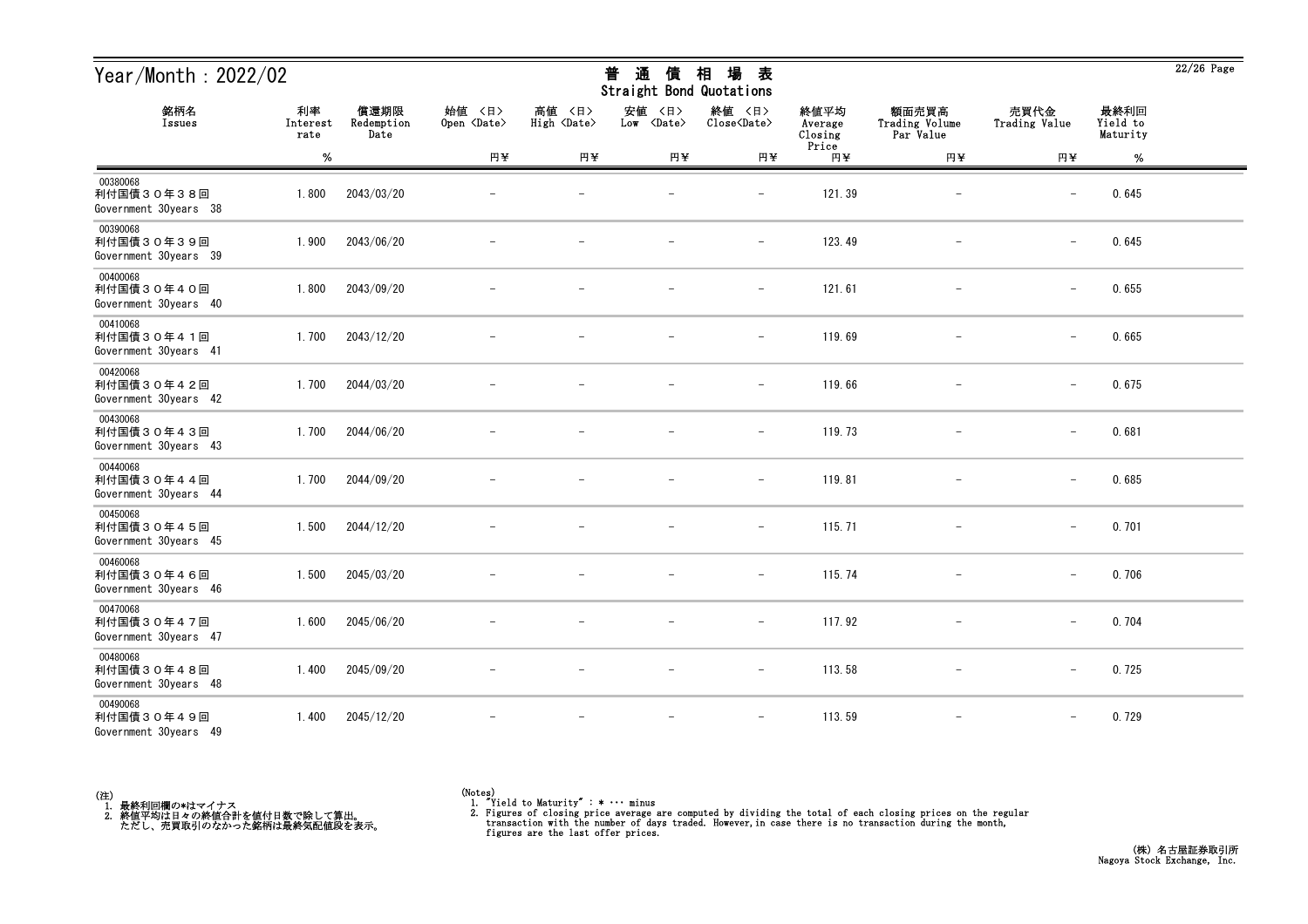| Year/Month: 2022/02                             |                        |                            |                              |                              | 通<br>普<br>債<br>Straight Bond Quotations | 場<br>相<br>表                   |                            |                                      |                          |                              | $23/26$ Page |
|-------------------------------------------------|------------------------|----------------------------|------------------------------|------------------------------|-----------------------------------------|-------------------------------|----------------------------|--------------------------------------|--------------------------|------------------------------|--------------|
| 銘柄名<br>Issues                                   | 利率<br>Interest<br>rate | 償還期限<br>Redemption<br>Date | 始值 〈日〉<br>Open <date></date> | 高値 〈日〉<br>High <date></date> | 安値<br>〈日〉<br>Low <date></date>          | 終値 〈日〉<br>Close <date></date> | 終値平均<br>Average<br>Closing | 額面売買高<br>Trading Volume<br>Par Value | 売買代金<br>Trading Value    | 最終利回<br>Yield to<br>Maturity |              |
|                                                 | $\%$                   |                            | 円半                           | 円半                           | 円半                                      | 円半                            | Price<br>円半                | 円半                                   | 円半                       | %                            |              |
| 00500068<br>利付国債30年50回<br>Government 30years 50 | 0.800                  | 2046/03/20                 |                              |                              |                                         |                               | 100.40                     |                                      |                          | 0.780                        |              |
| 00510068<br>利付国債30年51回<br>Government 30years 51 | 0.300                  | 2046/06/20                 |                              |                              |                                         | $\overline{\phantom{a}}$      | 89.25                      | $\overline{\phantom{a}}$             | $\overline{\phantom{0}}$ | 0.831                        |              |
| 00520068<br>利付国債30年52回<br>Government 30years 52 | 0.500                  | 2046/09/20                 |                              |                              |                                         | $\overline{\phantom{0}}$      | 93.43                      |                                      | $\qquad \qquad -$        | 0.821                        |              |
| 00530068<br>利付国債30年53回<br>Government 30years 53 | 0.600                  | 2046/12/20                 |                              |                              |                                         | $\overline{\phantom{a}}$      | 95.54                      |                                      | $\qquad \qquad -$        | 0.816                        |              |
| 00540068<br>利付国債30年54回<br>Government 30years 54 | 0.800                  | 2047/03/20                 |                              |                              |                                         |                               | 99.87                      |                                      | $\overline{\phantom{m}}$ | 0.806                        |              |
| 00550068<br>利付国債30年55回<br>Government 30years 55 | 0.800                  | 2047/06/20                 |                              |                              |                                         | $\qquad \qquad -$             | 99.76                      | $\overline{\phantom{m}}$             | $\overline{\phantom{0}}$ | 0.811                        |              |
| 00560068<br>利付国債30年56回<br>Government 30years 56 | 0.800                  | 2047/09/20                 |                              |                              |                                         | $\overline{\phantom{a}}$      | 99.55                      |                                      | $\qquad \qquad -$        | 0.821                        |              |
| 00570068<br>利付国債30年57回<br>Government 30years 57 | 0.800                  | 2047/12/20                 |                              |                              |                                         | $\overline{\phantom{m}}$      | 99.44                      |                                      | $\qquad \qquad -$        | 0.826                        |              |
| 00580068<br>利付国債30年58回<br>Government 30years 58 | 0.800                  | 2048/03/20                 |                              |                              |                                         |                               | 99.22                      |                                      | $\overline{\phantom{m}}$ | 0.836                        |              |
| 00590068<br>利付国債30年59回<br>Government 30years 59 | 0.700                  | 2048/06/20                 |                              |                              |                                         | $\qquad \qquad -$             | 96.75                      |                                      | $\overline{\phantom{0}}$ | 0.851                        |              |
| 00600068<br>利付国債30年60回<br>Government 30years 60 | 0.900                  | 2048/09/20                 | $\overline{\phantom{m}}$     |                              | $\overline{\phantom{m}}$                | $-$                           | 101.28                     | $-$                                  | $\qquad \qquad -$        | 0.841                        |              |
| 00610068<br>利付国債30年61回<br>Government 30years 61 | 0.700                  | 2048/12/20                 |                              |                              | $\overline{\phantom{a}}$                | $\overline{\phantom{m}}$      | 96.30                      | $\overline{\phantom{m}}$             | $\qquad \qquad -$        | 0.870                        |              |



<sup>(</sup>Notes) 1. "Yield to Maturity" : \* ・・・ minus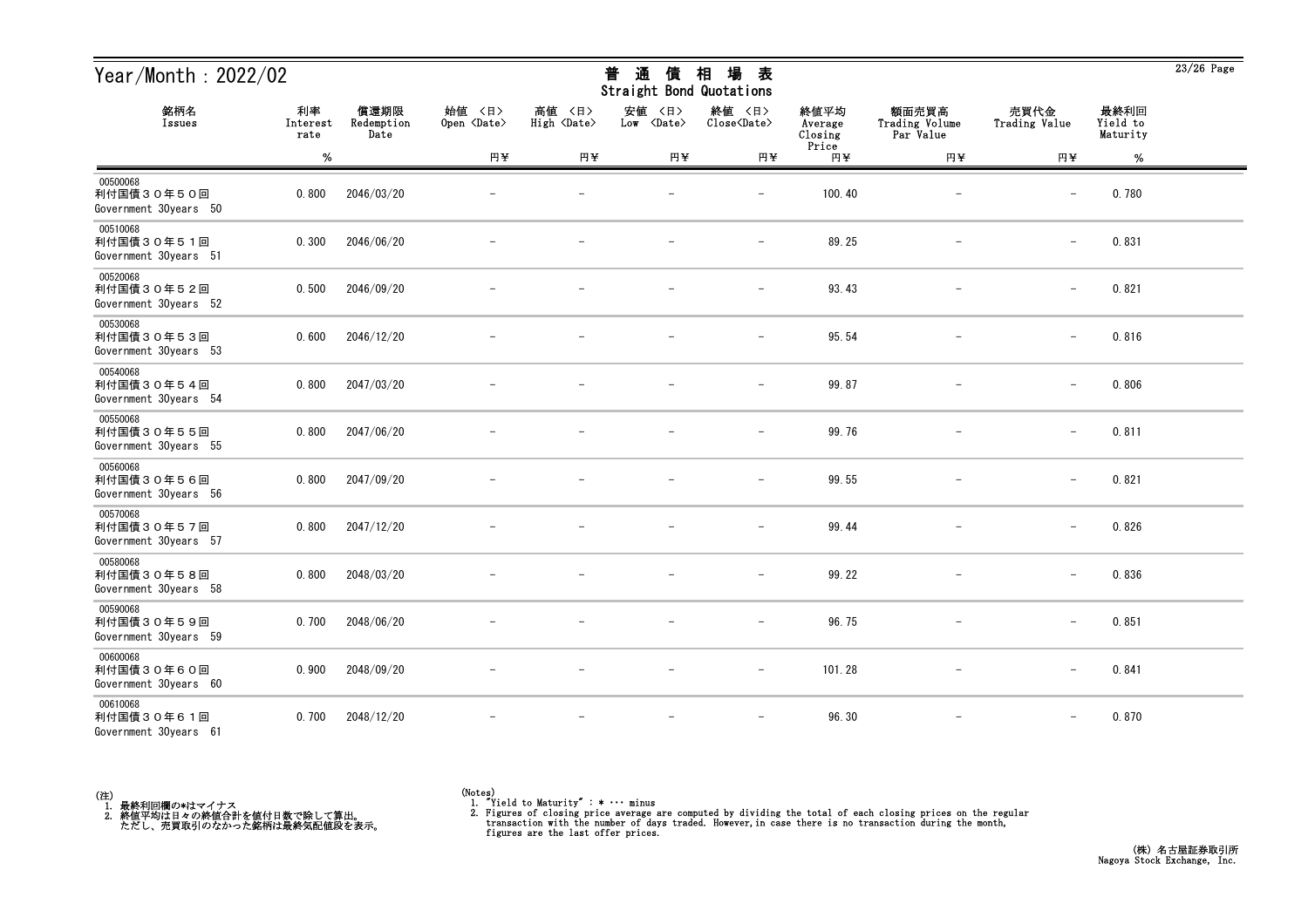| Year/Month: 2022/02                             |                        |                            |                              |                              | 通<br>普<br>價<br>Straight Bond Quotations | 場<br>相<br>表                           |                            |                                      |                          |                              | $24/26$ Page |
|-------------------------------------------------|------------------------|----------------------------|------------------------------|------------------------------|-----------------------------------------|---------------------------------------|----------------------------|--------------------------------------|--------------------------|------------------------------|--------------|
| 銘柄名<br>Issues                                   | 利率<br>Interest<br>rate | 償還期限<br>Redemption<br>Date | 始值 〈日〉<br>Open <date></date> | 高値 〈日〉<br>High <date></date> | 安値 〈日〉<br>Low <date></date>             | 終値 〈日〉<br>$Close\langle Date \rangle$ | 終値平均<br>Average<br>Closing | 額面売買高<br>Trading Volume<br>Par Value | 売買代金<br>Trading Value    | 最終利回<br>Yield to<br>Maturity |              |
|                                                 | $\%$                   |                            | 円半                           | 円半                           | 円半                                      | 円半                                    | Price<br>円半                | 円半                                   | 円半                       | $\%$                         |              |
| 00620068<br>利付国債30年62回<br>Government 30years 62 | 0.500                  | 2049/03/20                 |                              |                              |                                         | $\qquad \qquad -$                     | 91.29                      |                                      | $\overline{\phantom{m}}$ | 0.900                        |              |
| 00630068<br>利付国債30年63回<br>Government 30years 63 | 0.400                  | 2049/06/20                 |                              |                              |                                         | $\overline{\phantom{m}}$              | 88.55                      |                                      | $\overline{\phantom{m}}$ | 0.925                        |              |
| 00640068<br>利付国債30年64回<br>Government 30years 64 | 0.400                  | 2049/09/20                 |                              |                              |                                         |                                       | 88.37                      |                                      | $\overline{\phantom{m}}$ | 0.930                        |              |
| 00650068<br>利付国債30年65回<br>Government 30years 65 | 0.400                  | 2049/12/20                 |                              |                              |                                         | $\overline{\phantom{m}}$              | 88.18                      |                                      | $\overline{\phantom{m}}$ | 0.935                        |              |
| 00660068<br>利付国債30年66回<br>Government 30years 66 | 0.400                  | 2050/03/20                 |                              |                              |                                         | $\overline{\phantom{0}}$              | 88.00                      |                                      | $\overline{\phantom{a}}$ | 0.940                        |              |
| 00670068<br>利付国債30年67回<br>Government 30years 67 | 0.600                  | 2050/06/20                 |                              |                              |                                         | $\overline{\phantom{0}}$              | 92.81                      |                                      |                          | 0.920                        |              |
| 00680068<br>利付国債30年68回<br>Government 30years 68 | 0.600                  | 2050/09/20                 |                              |                              |                                         |                                       | 92.76                      |                                      |                          | 0.920                        |              |
| 00690068<br>利付国債30年69回<br>Government 30years 69 | 0.700                  | 2050/12/20                 |                              |                              |                                         | $\overline{\phantom{0}}$              | 95.20                      |                                      | $\overline{\phantom{m}}$ | 0.910                        |              |
| 00700068<br>利付国債30年70回<br>Government 30years 70 | 0.700                  | 2051/03/20                 |                              |                              |                                         | $\overline{\phantom{m}}$              | 95.06                      |                                      | $\overline{\phantom{m}}$ | 0.915                        |              |
| 00710068<br>利付国債30年71回<br>Government 30years 71 | 0.700                  | 2051/06/20                 |                              | $\overline{\phantom{m}}$     | $\overline{\phantom{m}}$                | $\overline{\phantom{m}}$              | 95.03                      |                                      | $\overline{\phantom{m}}$ | 0.915                        |              |
| 00720068<br>利付国債30年72回<br>Government 30years 72 | 0.700                  | 2051/09/20                 |                              |                              |                                         | $\overline{\phantom{0}}$              | 94.88                      |                                      |                          | 0.920                        |              |
| 00730068<br>利付国債30年73回<br>Government 30years 73 | 0.700                  | 2051/12/20                 |                              |                              |                                         | $-$                                   | 94.85                      | $\qquad \qquad -$                    | $-$                      | 0.920                        |              |

### 利付国債40年 Government 40years

(注)<br>- 1.最終利回欄の\*はマイナス<br>- 2.終値平均は日々の終値合計を値付日数で除して算出。<br>- ただし、売買取引のなかった銘柄は最終気配値段を表示。

(Notes) 1. "Yield to Maturity" : \* ・・・ minus

2. Figures of closing price average are computed by dividing the total of each closing prices on the regular transaction with the number of days traded. However, in case there is no transaction during the month, figures ar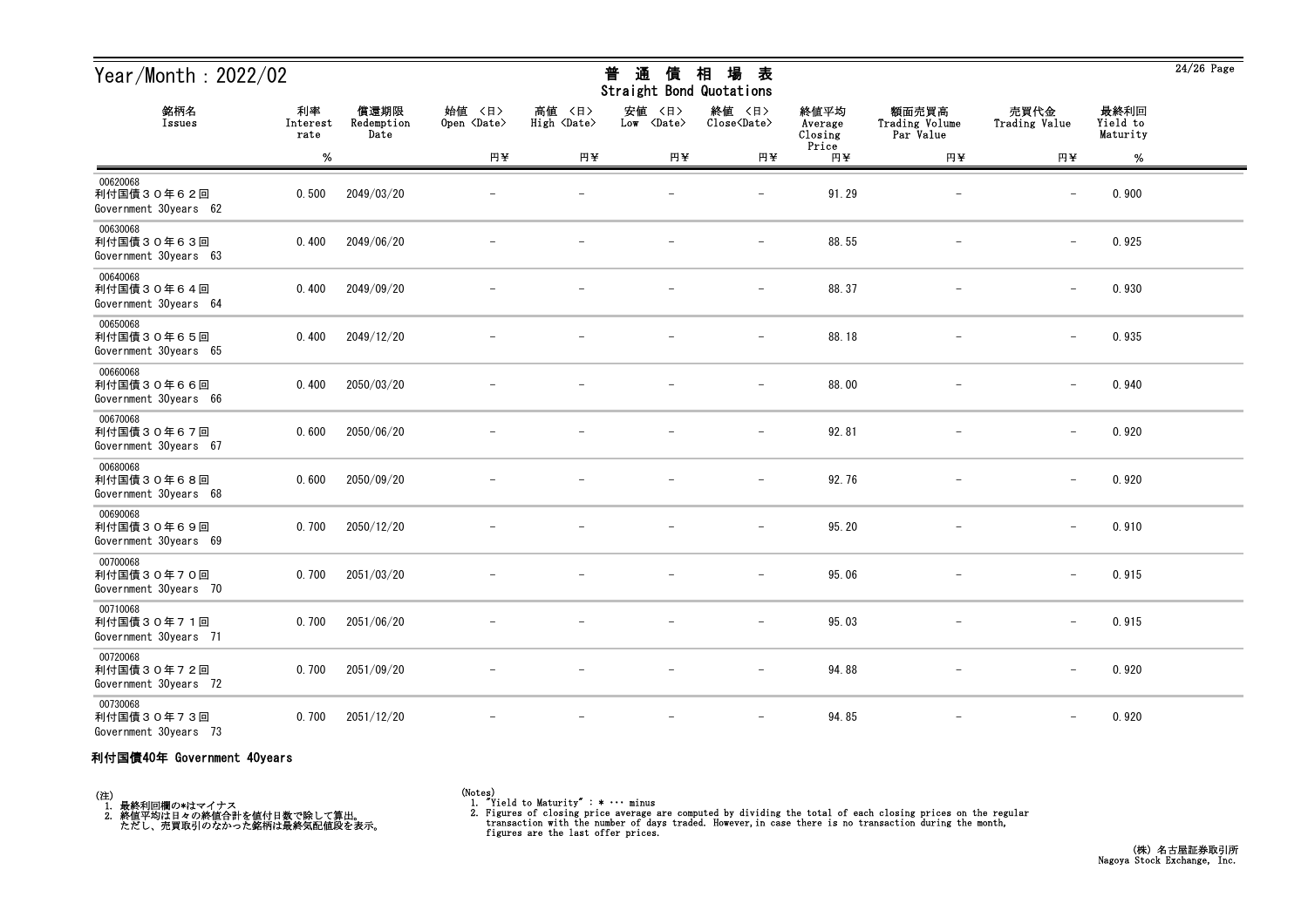| Year/Month: 2022/02                             |                        | 場<br>普<br>通<br>相<br>表<br>債<br>Straight Bond Quotations |                              |                              |                                |                               |                                     |                                      |                          | $25/26$ Page                 |  |
|-------------------------------------------------|------------------------|--------------------------------------------------------|------------------------------|------------------------------|--------------------------------|-------------------------------|-------------------------------------|--------------------------------------|--------------------------|------------------------------|--|
| 銘柄名<br>Issues                                   | 利率<br>Interest<br>rate | 償還期限<br>Redemption<br>Date                             | 始値 〈日〉<br>Open <date></date> | 高値 〈日〉<br>High <date></date> | 安値<br>〈日〉<br>Low <date></date> | 終値 〈日〉<br>Close <date></date> | 終値平均<br>Average<br>Closing<br>Price | 額面売買高<br>Trading Volume<br>Par Value | 売買代金<br>Trading Value    | 最終利回<br>Yield to<br>Maturity |  |
|                                                 | %                      |                                                        | 円半                           | 円半                           | 円半                             | 円半                            | 円半                                  | 円半                                   | 円半                       | %                            |  |
| 00010054<br>利付国債40年1回<br>Government 40years 1   | 2.400                  | 2048/03/20                                             |                              |                              |                                | $\overline{\phantom{0}}$      | 136.71                              | $\qquad \qquad -$                    | $\overline{\phantom{m}}$ | 0.724                        |  |
| 00020054<br>利付国債40年2回<br>Government 40years 2   | 2.200                  | 2049/03/20                                             |                              |                              |                                | $\overline{\phantom{a}}$      | 132.17                              | $\qquad \qquad -$                    | $\qquad \qquad -$        | 0.764                        |  |
| 00030054<br>利付国債40年3回<br>Government 40years 3   | 2.200                  | 2050/03/20                                             |                              |                              |                                | $\overline{\phantom{m}}$      | 132.69                              |                                      | $\overline{\phantom{m}}$ | 0.779                        |  |
| 00040054<br>利付国債40年4回<br>Government 40years 4   | 2.200                  | 2051/03/20                                             |                              |                              |                                | $\overline{\phantom{m}}$      | 133.35                              |                                      | $\qquad \qquad -$        | 0.788                        |  |
| 00050054<br>利付国債40年5回<br>Government 40years 5   | 2.000                  | 2052/03/20                                             |                              |                              |                                | $\overline{\phantom{0}}$      | 128.83                              |                                      | $\overline{\phantom{m}}$ | 0.807                        |  |
| 00060054<br>利付国債40年6回<br>Government 40years 6   | 1.900                  | 2053/03/20                                             |                              |                              |                                | $\overline{\phantom{m}}$      | 126.80                              |                                      | $-$                      | 0.817                        |  |
| 00070054<br>利付国債40年7回<br>Government 40years 7   | 1.700                  | 2054/03/20                                             |                              |                              |                                | $\overline{\phantom{m}}$      | 121.93                              | $\overline{\phantom{m}}$             | $\overline{\phantom{m}}$ | 0.833                        |  |
| 00080054<br>利付国債40年8回<br>Government 40years 8   | 1.400                  | 2055/03/20                                             |                              |                              |                                | $\overline{\phantom{m}}$      | 113.95                              |                                      | $\overline{\phantom{m}}$ | 0.858                        |  |
| 00090054<br>利付国債40年9回<br>Government 40years 9   | 0.400                  | 2056/03/20                                             |                              |                              |                                |                               | 85.12                               |                                      | $\overline{\phantom{m}}$ | 0.983                        |  |
| 00100054<br>利付国債40年10回<br>Government 40years 10 | 0.900                  | 2057/03/20                                             |                              |                              |                                | $\overline{\phantom{a}}$      | 99.54                               | $\overline{\phantom{m}}$             | $-$                      | 0.917                        |  |
| 00110054<br>利付国債40年11回<br>Government 40years 11 | 0.800                  | 2058/03/20                                             | $-$                          | $\overline{\phantom{m}}$     | $-$                            | $\overline{\phantom{m}}$      | 96.43                               | $\overline{\phantom{m}}$             | $-$                      | 0.932                        |  |
| 00120054<br>利付国債40年12回<br>Government 40years 12 | 0.500                  | 2059/03/20                                             | $\overline{\phantom{m}}$     | $\overline{\phantom{a}}$     | $-$                            | $\overline{\phantom{m}}$      | 86.90                               | $\overline{\phantom{m}}$             | $-$                      | 0.982                        |  |



25/26 Page

# <del>並</del> や茎 /生 +□ +曰 <del>土</del>

<sup>(</sup>Notes) 1. "Yield to Maturity" : \* ・・・ minus